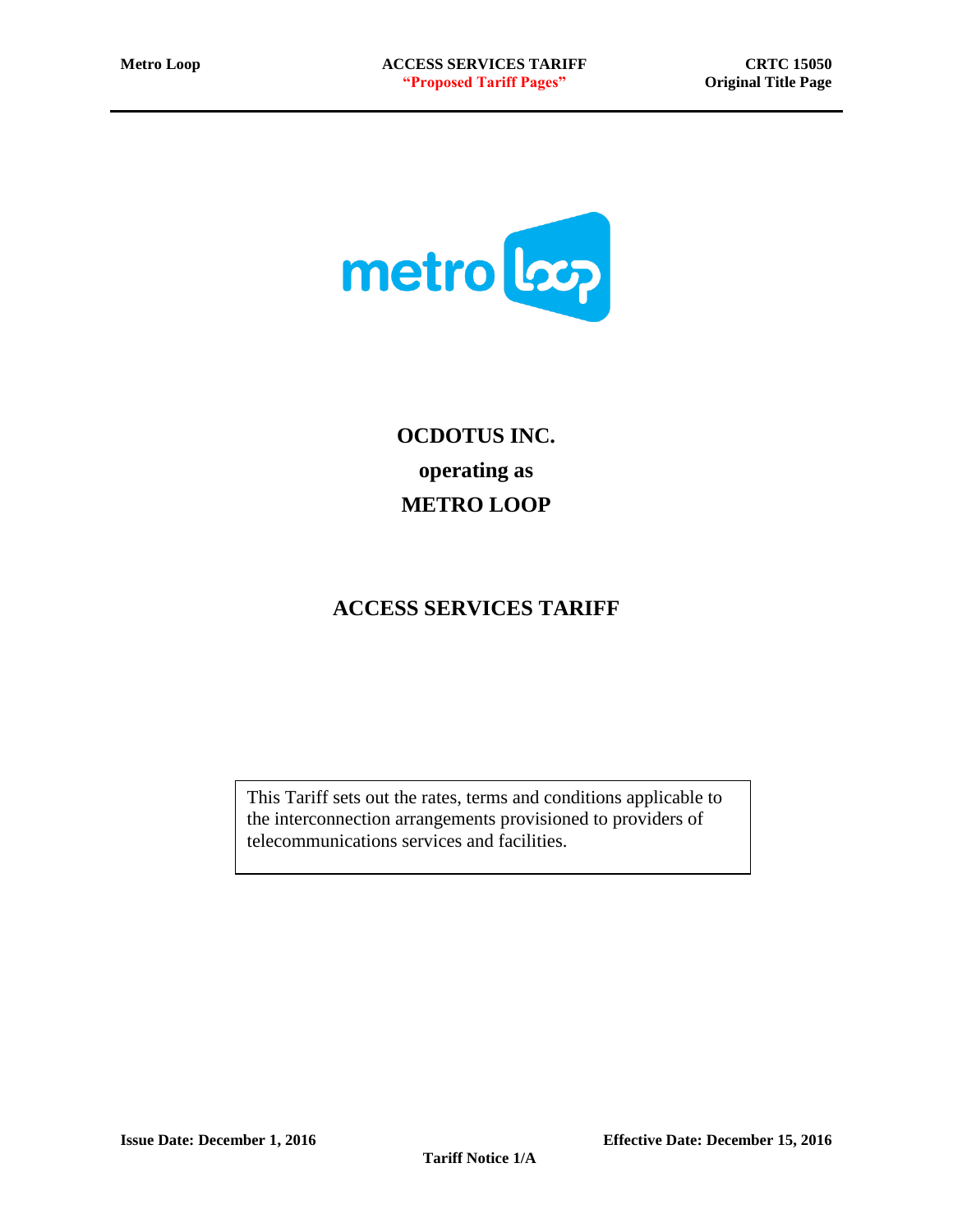# Explanation of Symbols

<span id="page-1-0"></span>The following symbols are used in this Tariff and have meanings as shown:

| A | Increase in rate or charge.                                        |
|---|--------------------------------------------------------------------|
| C | Change in wording                                                  |
| D | Discontinued rate or regulation                                    |
| F | Reformatting of existing material with no change to rate or charge |
| M | Matter moved from its previous location                            |
| N | New wording, rate or charge                                        |
| R | Reduction in rate or charge                                        |
| S | Reissued matter                                                    |

#### Abbreviations of Companies Names

<span id="page-1-1"></span>The following companies names are used in this Tariff and have meanings as shown:

| Aliant             | Aliant Telecom Inc.                                         |
|--------------------|-------------------------------------------------------------|
| Bell               | Bell Canada                                                 |
| <b>Bell Aliant</b> | Bell Aliant Regional Communications, Limited Partnership    |
| <b>IslandTel</b>   | Island Telecom Inc.                                         |
| <b>MTS</b>         | MTS Allstream Inc.                                          |
| MTT                | Maritime Tel & Tel Limited                                  |
| <b>NBTel</b>       | <b>NBTel</b>                                                |
| NewTel             | <b>NewTel Communications</b>                                |
| NorthernTel        | NorthernTel, Limited Partnership                            |
| SaskTel            | SaskTel                                                     |
| TBayTel            | TBayTel                                                     |
| <b>TCBC</b>        | TELUS Communications Company, operating in British Columbia |
| <b>TCC</b>         | <b>TELUS Communications Company</b>                         |
| TCI                | TELUS Communications Company, operating in Alberta          |
| <b>TCQ</b>         | TELUS Communications Company, operating in Quebec           |
| Télébec            | Télébec, société en commandite                              |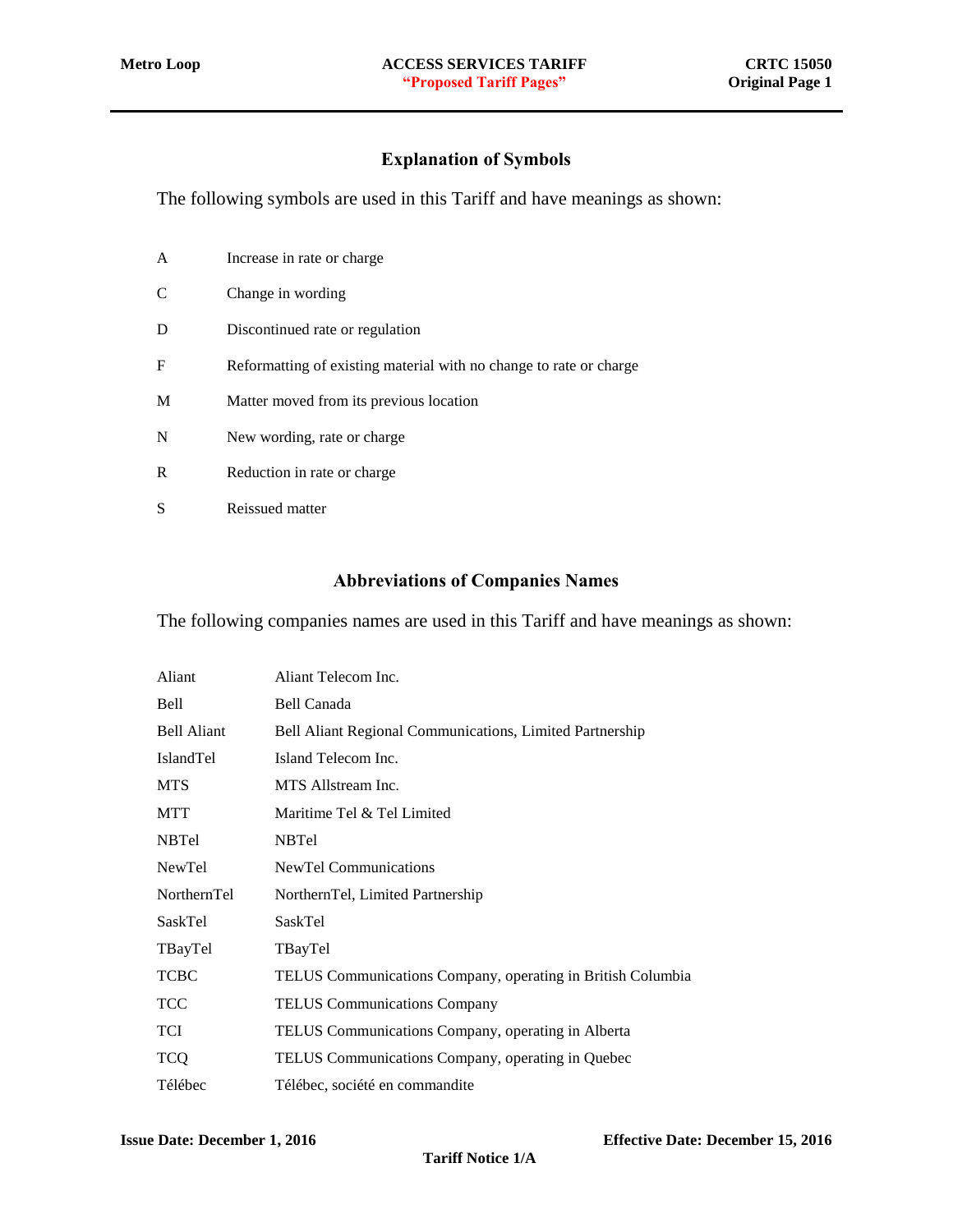# Check Page

<span id="page-2-0"></span>

| <b>Revision Number</b> | <b>Page Number</b> |
|------------------------|--------------------|
|                        |                    |
| Original               | <b>Title Page</b>  |
| Original               | 1                  |
| Original               | $\overline{2}$     |
| Original               | 3                  |
| Original               | 4                  |
| Original               | 5                  |
| Original               | 6                  |
| Original               | $\overline{7}$     |
| Original               | 8                  |
| Original               | $\boldsymbol{9}$   |
| Original               | 10                 |
| Original               | 11                 |
| Original               | 12                 |
| Original               | 13                 |
| Original               | 14                 |
| Original               | 15                 |
| Original               | 16                 |
| Original               | 17                 |
| Original               | 18                 |
| Original               | 19                 |
| Original               | 20                 |
| Original               | 21                 |
| Original               | 22                 |
| Original               | 23                 |
| Original               | 24                 |
| Original               | 25                 |
| Original               | 26                 |
| Original               | 27                 |
| Original               | 28                 |
| Original               | 29                 |
| Original               | 30                 |
| Original               | 31                 |
| Original               | 32                 |
| Original               | 33                 |
| <b>Original</b>        | $\overline{34}$    |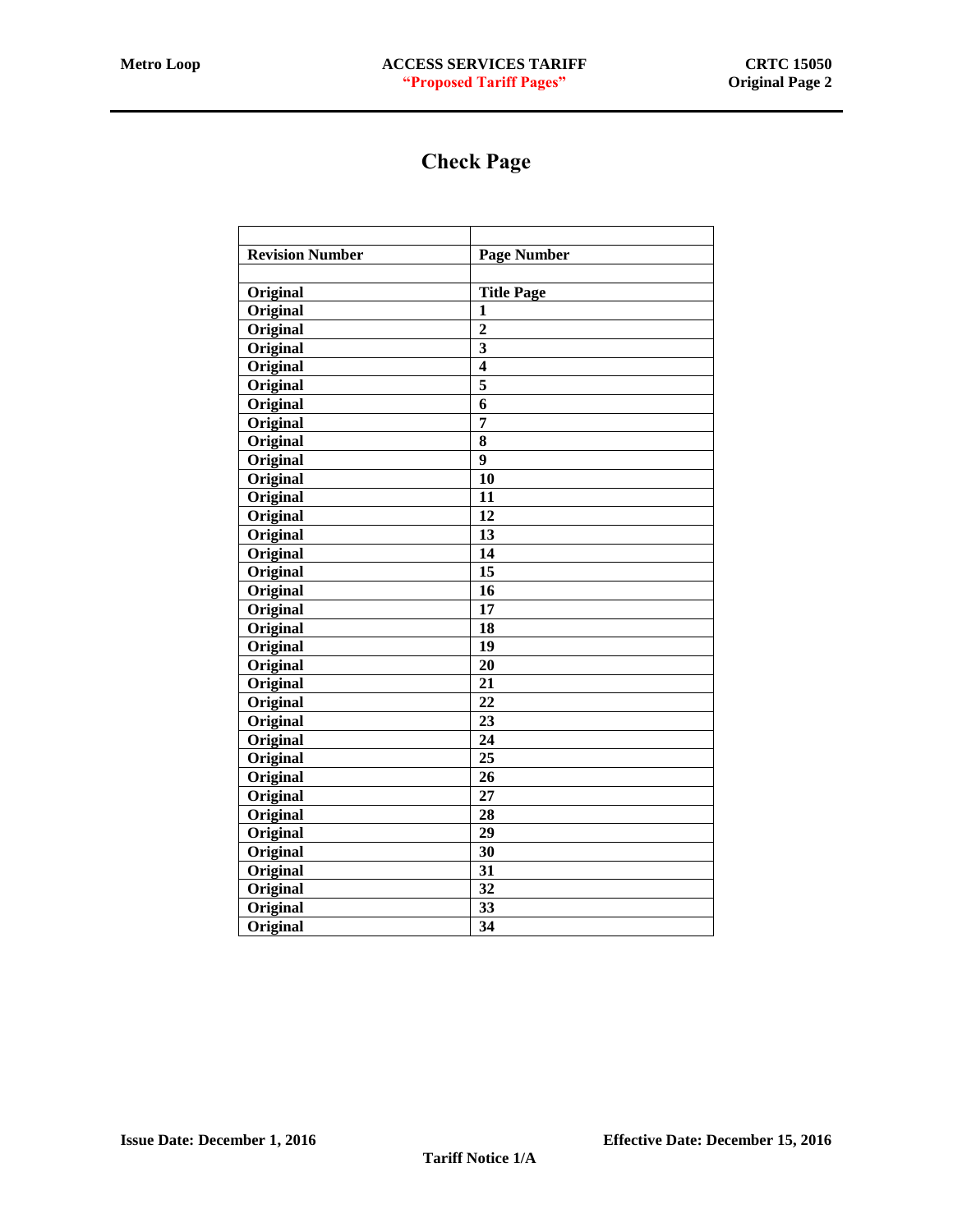# Table of Contents

**Page**

<span id="page-3-0"></span>

| <b>Explanation of Symbols</b>                                                                                                                         |                                                                                                                                                                                                                                                                                                                                                                                                                                                                                                                                                                                                                                                           | $\mathbf{1}$                                                                                          |
|-------------------------------------------------------------------------------------------------------------------------------------------------------|-----------------------------------------------------------------------------------------------------------------------------------------------------------------------------------------------------------------------------------------------------------------------------------------------------------------------------------------------------------------------------------------------------------------------------------------------------------------------------------------------------------------------------------------------------------------------------------------------------------------------------------------------------------|-------------------------------------------------------------------------------------------------------|
|                                                                                                                                                       | <b>Abbreviations of Companies Names</b>                                                                                                                                                                                                                                                                                                                                                                                                                                                                                                                                                                                                                   | 1                                                                                                     |
| <b>Check Page</b>                                                                                                                                     |                                                                                                                                                                                                                                                                                                                                                                                                                                                                                                                                                                                                                                                           | $\boldsymbol{2}$                                                                                      |
| <b>Table of Contents</b>                                                                                                                              |                                                                                                                                                                                                                                                                                                                                                                                                                                                                                                                                                                                                                                                           | $\mathbf{3}$                                                                                          |
| PART A                                                                                                                                                | <b>Definitions and General Terms</b>                                                                                                                                                                                                                                                                                                                                                                                                                                                                                                                                                                                                                      | $\overline{\mathbf{4}}$                                                                               |
|                                                                                                                                                       | General                                                                                                                                                                                                                                                                                                                                                                                                                                                                                                                                                                                                                                                   |                                                                                                       |
| <b>ITEM 100.</b>                                                                                                                                      |                                                                                                                                                                                                                                                                                                                                                                                                                                                                                                                                                                                                                                                           | $\overline{4}$                                                                                        |
| <b>ITEM 101.</b>                                                                                                                                      | Definitions                                                                                                                                                                                                                                                                                                                                                                                                                                                                                                                                                                                                                                               | 5                                                                                                     |
| <b>ITEM 102.</b>                                                                                                                                      | <b>General Rights and Obligations</b>                                                                                                                                                                                                                                                                                                                                                                                                                                                                                                                                                                                                                     | 9                                                                                                     |
| 1.<br>General<br>2.<br>3.<br>4.<br>5.<br>6.<br>7.<br>8.<br>9.<br>10.<br>11.<br>Payment<br>12.<br>13.<br>14.<br>15.<br>16.<br>17.<br>Assignment<br>18. | <b>Effective Date of Changes</b><br>Obligation to Provide Service<br>Metro Loop's Facilities<br>Metro Loop's Right to Enter Premises<br>Deposits and Alternatives<br>Restrictions on Use of Services<br>Non-Disclosure of Confidential Information<br>Refunds in Cases of Service Problems<br>Limitation of Metro Loop's Liability<br>Liability for Unbilled and Underbilled Charges<br>Liability for Charges that Should Not Have Been Billed and Those That Were Overbilled<br>Minimum Contract Period<br>Telecommunications Provider - Initiated Cancellation or Termination of Service<br>Metro Loop - Initiated Suspension or Termination of Service | 9<br>9<br>9<br>10<br>11<br>11<br>12<br>12<br>13<br>13<br>14<br>14<br>15<br>15<br>15<br>16<br>18<br>18 |
| <b>ITEM 103.</b>                                                                                                                                      | <b>Right of Access</b><br>Payment of Charges                                                                                                                                                                                                                                                                                                                                                                                                                                                                                                                                                                                                              | 19                                                                                                    |
| <b>PART B</b>                                                                                                                                         | <b>Interconnection with Local Exchange Carriers (LECs)</b>                                                                                                                                                                                                                                                                                                                                                                                                                                                                                                                                                                                                | 20                                                                                                    |
| <b>ITEM 200.</b>                                                                                                                                      | General                                                                                                                                                                                                                                                                                                                                                                                                                                                                                                                                                                                                                                                   | 20                                                                                                    |
| <b>ITEM 201.</b>                                                                                                                                      | Error! Bookmark not defined.<br><b>Compensation for Traffic Termination</b>                                                                                                                                                                                                                                                                                                                                                                                                                                                                                                                                                                               |                                                                                                       |
| <b>ITEM 202.</b>                                                                                                                                      | <b>Basic Listing Interchange File</b>                                                                                                                                                                                                                                                                                                                                                                                                                                                                                                                                                                                                                     | 21                                                                                                    |
| <b>PART C</b>                                                                                                                                         | <b>Interconnection with Interexchange Service Providers (IXSPs)</b>                                                                                                                                                                                                                                                                                                                                                                                                                                                                                                                                                                                       | 23                                                                                                    |
| <b>ITEM 300.</b>                                                                                                                                      | General                                                                                                                                                                                                                                                                                                                                                                                                                                                                                                                                                                                                                                                   | 23                                                                                                    |
| <b>PART D</b>                                                                                                                                         | <b>Interconnection with Wireless Service Providers (WSPs)</b>                                                                                                                                                                                                                                                                                                                                                                                                                                                                                                                                                                                             | 24                                                                                                    |
| <b>ITEM 400.</b>                                                                                                                                      | General                                                                                                                                                                                                                                                                                                                                                                                                                                                                                                                                                                                                                                                   | 24                                                                                                    |
| <b>PARTE</b>                                                                                                                                          | <b>Other Interconnection Services</b>                                                                                                                                                                                                                                                                                                                                                                                                                                                                                                                                                                                                                     | 25                                                                                                    |
| <b>ITEM 500.</b>                                                                                                                                      | General                                                                                                                                                                                                                                                                                                                                                                                                                                                                                                                                                                                                                                                   | 25                                                                                                    |
| <b>ITEM 501.</b>                                                                                                                                      | Call Routing - Location Routing Number (LRN) Absent                                                                                                                                                                                                                                                                                                                                                                                                                                                                                                                                                                                                       | 26                                                                                                    |
| <b>ITEM 502.</b>                                                                                                                                      | Port-Out Cancellation Charge                                                                                                                                                                                                                                                                                                                                                                                                                                                                                                                                                                                                                              | 27                                                                                                    |
| <b>ITEM 503.</b>                                                                                                                                      | 9-1-1 Emergency Response Service (ERS)                                                                                                                                                                                                                                                                                                                                                                                                                                                                                                                                                                                                                    | 28                                                                                                    |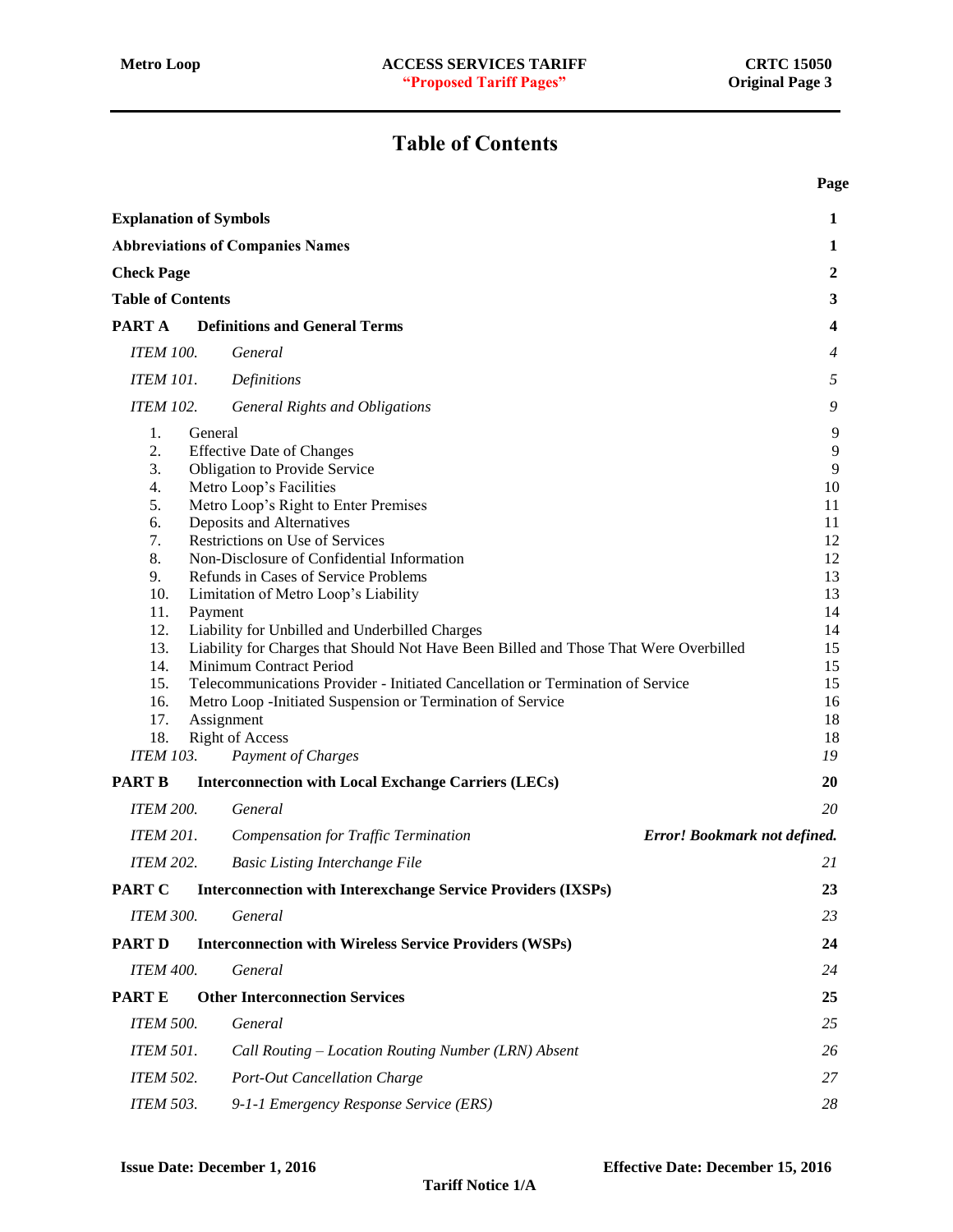# <span id="page-4-1"></span><span id="page-4-0"></span>ITEM 100. General

This Tariff sets out the rates, terms and conditions that apply to the provision by **Ocdotus Inc., operating as Metro Loop** of services, facilities and interconnection arrangements to providers of telecommunications services and facilities (hereinafter referred to as "Telecommunications Providers") who are eligible to subscribe pursuant to Telecom Decision CRTC 97-8 and any other applicable CRTC decisions or orders ("Decision 97-8"). Such services, facilities and interconnection arrangements are referred to in this Tariff as "interconnection services". For greater certainty, this Tariff does not apply to services and facilities provided by **Metro Loop** to **Metro Loop's** end-customers or to resellers of **Metro Loop** local services.

The provision of interconnection services by **Metro Loop** to Telecommunications Providers under this Tariff does not constitute a joint undertaking between **Metro Loop** and any Telecommunications Provider subscribing for such services.

Unless otherwise specified in the Tariff, where rates are listed by ILEC operating territory, **Metro Loop** shall apply the rate listed for the location where interconnection takes place with a Telecommunications Provider.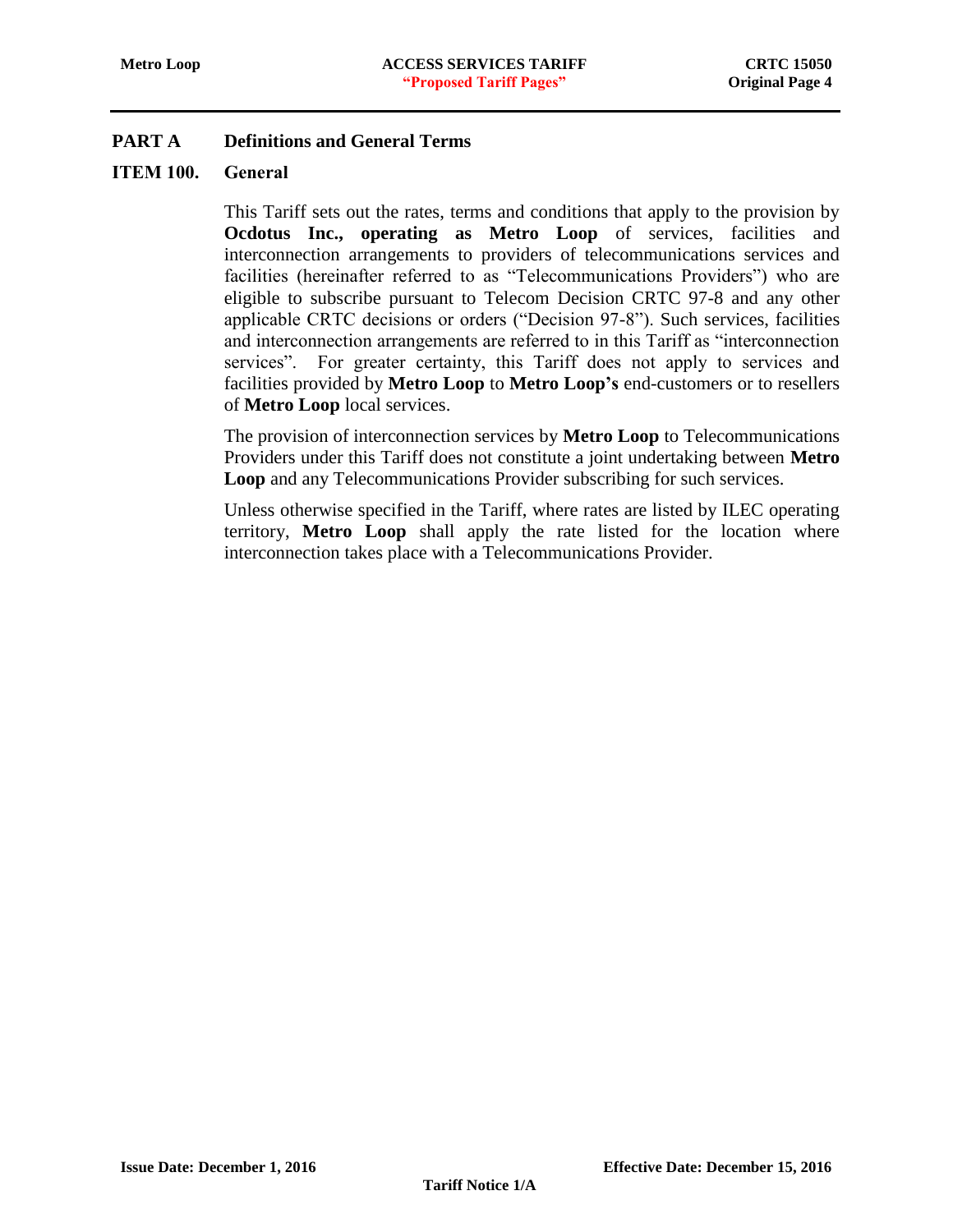# <span id="page-5-0"></span>ITEM 101. Definitions

In this Tariff:

**"Act"** is the Telecommunications Act (S.C. 1993, c.38 as amended).

**"affiliate"** means any person that controls or is controlled by **Metro Loop** or that is controlled by the same person that controls **Metro Loop** and includes a related person. A person is "related" to another if (i) it either holds, either directly or indirectly, at least a 20% interest in, or any options to acquire at least a 20% interest in, any of the capital, assets, property, profits, earnings, revenues or royalties of the other, or (ii) any third party holds, directly or indirectly, at least a 20% interest in, or any options to acquire at least a 20% interest in, any of the capital, assets, property, profits, earnings, revenues or royalties of each of the persons.

**"ANI"** means automatic number identification.

**"bill and keep trunks"** are facilities connecting the networks of two LECs within the same exchange, the costs of which are shared in accordance with Decision 97- 8.

**"channel"** means a path provided over a transmission facility for the transmission of telecommunications.

**"circuit"** means an analogue voice-grade or digital 64 Kbps (DS-0) channel.

**"circuit group"** means a group of equivalent circuits.

**"CLEC-IXC Agreement"** means the form of agreement approved by the CRTC governing interconnection between a CLEC and an IXC entitled "Master Agreement for CLEC-IXC Interconnection".

**"Commission or CRTC"** is the Canadian Radio-television and Telecommunications Commission.

**"Common Channel Signalling System 7 or CCS7 signalling"** is the out-ofband signalling system used by telecommunications carriers to support telecommunications services.

**"Competitive Local Exchange Carrier or CLEC"** is a Canadian carrier, as defined in section 2 of the Act, recognized as a CLEC by the CRTC pursuant to Decision 97-8.

**"competitive pay telephone service provider"** means a person that provides competitive pay telephone service for use by the general public.

**"control"** includes control in fact, whether through one or more persons.

**"customer"** means a person or legal entity, including an end-customer, a reseller or a sharing group, that purchases telecommunications services from a Telecommunications Provider and is liable to the Telecommunications Provider for those services.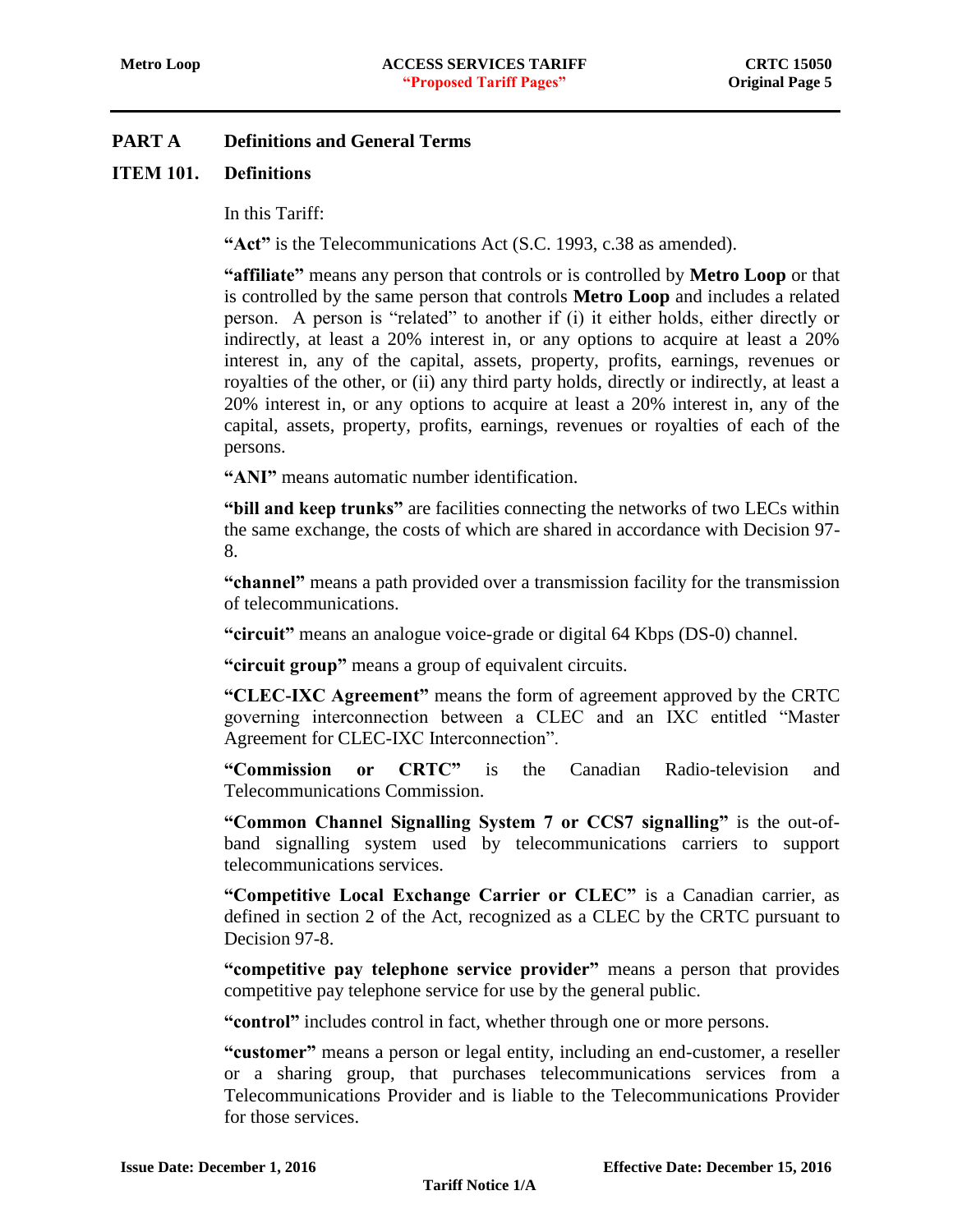### **ITEM 101. Definitions - continued**

**"data service"** means a telecommunications service other than a voice service.

**"dedicated service"** means a telecommunications service that is dedicated to the private communications needs of an end-customer, where one end of the facility used to provide the service is terminated at equipment dedicated to that endcustomer.

**"digital transmission"** is a telecommunications transmission that uses noncontinuous signals to transmit information.

**"direct access line or DAL"** means a network arrangement used to transmit traffic over a dedicated facility between an IXSP's interexchange network and an end-customer's premises.

**"DS-0"** is a channel capable of digital transmission at 64Kbps.

**"DS-1"** is a channel capable of digital transmission at 1.544 Mbps.

**"EAS transport"** means the delivery by a LEC of traffic originating in one exchange and terminating in another exchange with which the first exchange has EAS or a similar arrangement pursuant to ILEC tariffs.

**"end-customer"** is the ultimate purchaser of telecommunications services provided on a retail basis by a Telecommunications Provider.

**"exchange"** refers to the incumbent LEC's basic unit for the administration and provision of its telecommunications service, which normally encompasses a city, town, village or portions thereof and adjacent areas.

**"extended area service or EAS"** means a service offered by ILECs enabling a customer within an exchange to make calls to another exchange without the application of long distance charges.

**"facility"** means a telecommunications facility, as defined in section 2 of the Act, and includes equipment.

**"ILEC operating territory"** means the geographic area within which a Telecommunications Provider provides service as an ILEC.

**"in-band signalling"** means signalling which is carried along the same channel that is carrying the information content of the transmission.

**"incumbent LEC or ILEC"** means a LEC that provided local exchange service on a monopoly basis prior to May 1, 1997.

**"interconnecting circuit"** means a circuit or path that connects a Telecommunications Provider's facility to **Metro Loop's** facilities to provide access to **Metro Loop's** local switched telephone network.

**"interexchange carrier or IXC"** is a Canadian carrier, as defined in section 2 of the Act, that provides interexchange service.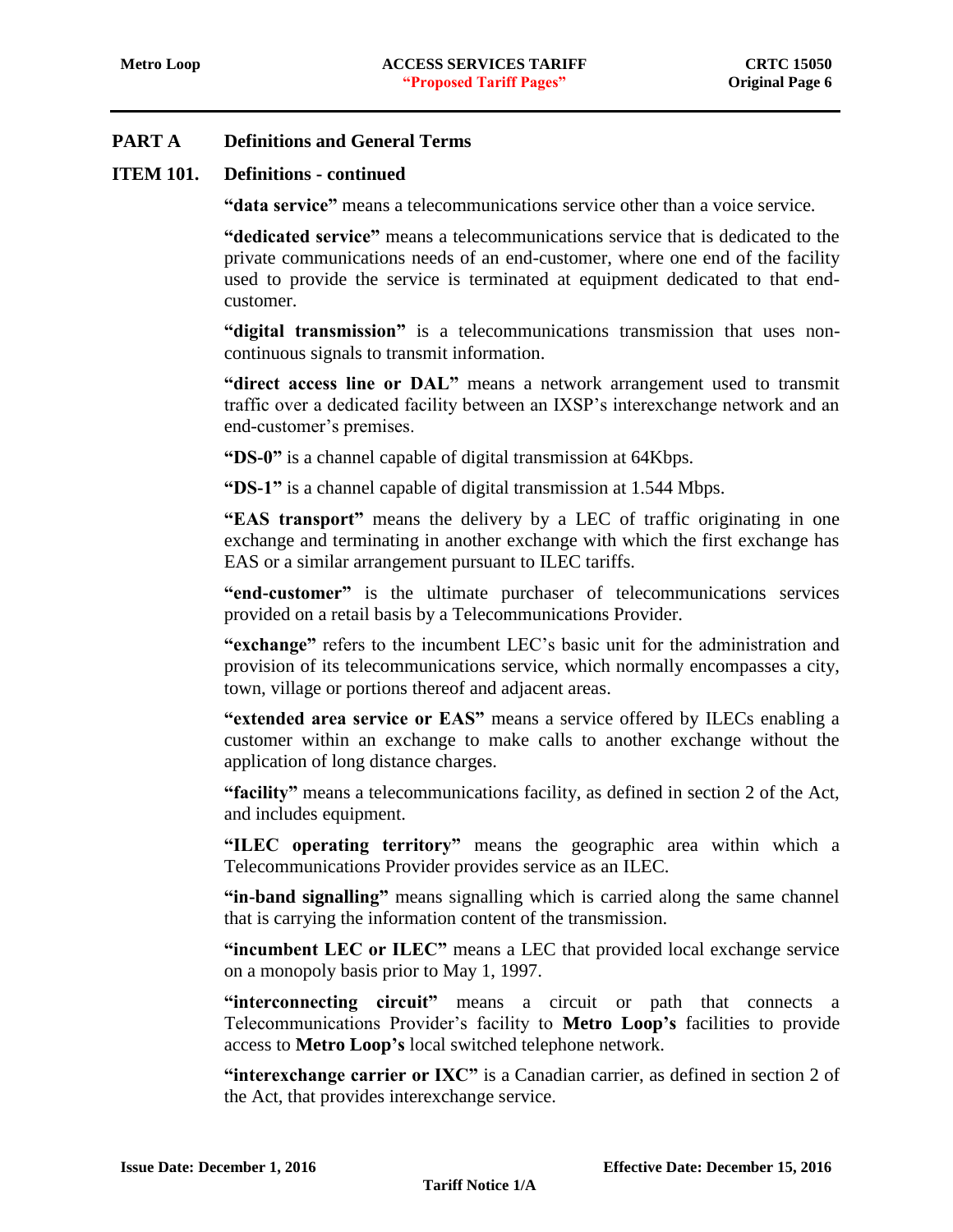### **ITEM 101. Definitions - continued**

**"interexchange reseller or IX reseller"** is a reseller that provides interexchange service.

**"interexchange service or IX service"** means a service or facility configured to operate between any two exchanges for which ILECs would apply long distance charges, including an international service or facility.

**"IX service provider or IXSP"** is an IXC or IX reseller.

**"joint-use basis"** means on a basis where a circuit is not dedicated to the use of a single end-customer.

**"LEC"** is a local exchange carrier.

**"local interconnection region or LIR"** is a geographic area specified by an ILEC within which traffic is exchanged with CLECs on a Bill and Keep basis as specified in Telecom Decision CRTC 2004-46.

**"local calling area"** means an area defined by a LEC wherein calls can be made by the LEC's end-customers without the application of long distance charges.

**"local number portability or LNP"** enables an end-customer to retain the same telephone number when changing from one LEC to another LEC as service provider within the same exchange.

**"local routing number or LRN"** is a ten-digit routing number which identifies the terminating switch for a ported number.

**"MALI"** means the form of agreement approved by the CRTC governing interconnection between two LECs entitled "Master Agreement for Interconnection Between Local Exchange Carriers (LECs)".

**"multi-frequency signalling or MF signalling"** is an in-band signalling system used by telecommunications carriers to route telecommunications traffic.

**"NXX"** is the second set of three digits of a ten-digit telephone number (i.e., NPA-NXX-XXXX) which identifies a specific exchange within a numbering plan area (NPA).

**"out-of-band signalling"** means signalling that is separated from the channel carrying the information content.

**"person"** includes any individual, partnership, body corporate, unincorporated organization, government, government agency, trustee, executor, administrator or other legal representative.

**"point of interconnection or POI"** is a switch or other point of interconnection designated by **Metro Loop** as its gateway for purposes of interconnecting to Telecommunications Providers in an exchange.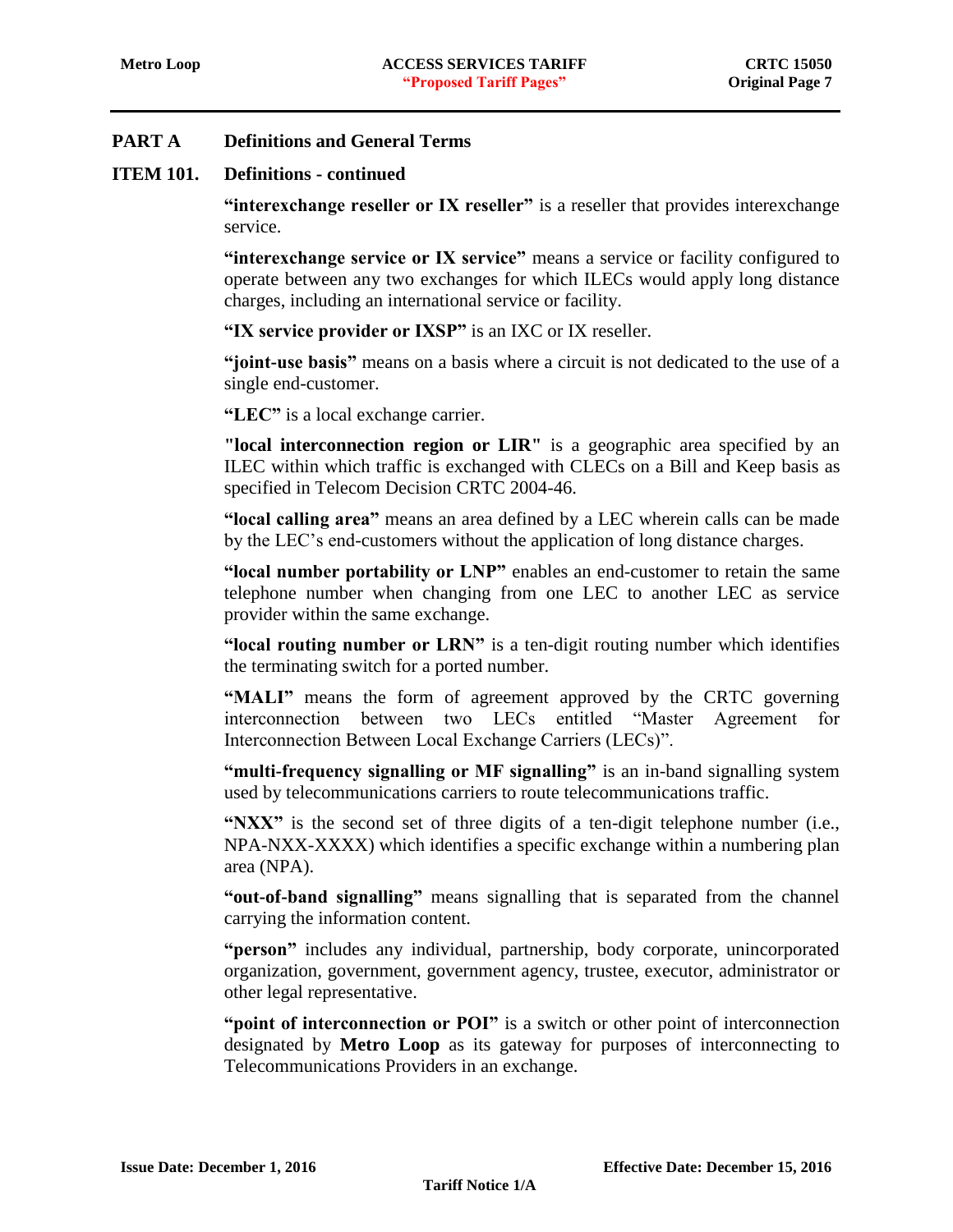### **ITEM 101. Definitions - continued**

**"ported numbers"** are those telephone numbers formerly associated with a particular LEC and now associated with a different LEC.

**"premises"** is the continuous property and the building or buildings located thereon, or the part or parts of a building, occupied at the same time by an endcustomer or Telecommunications Provider.

**"PSTN"** means the public switched telephone network.

**"resale"** means the subsequent sale or lease on a commercial basis, with or without adding value, of a telecommunications service purchased from **Metro Loop** or a Telecommunications Provider.

**"reseller"** means a person engaged in resale of local exchange service ("local reseller") or interexchange service ("interexchange reseller").

**"sharing"** means the use by two or more persons, in an arrangement not involving resale, of a telecommunications service provided by a Telecommunications Provider.

**"sharing group"** means a group of persons engaged in sharing.

**"signalling transfer point or STP"** means a packet switching point in the CCS7 network which routes CCS7 signalling messages to the intended network element.

**"Telecommunications Provider"** means a provider of telecommunications services that is eligible in accordance with Decision 97-8 to subscribe to interconnection services offered by **Metro Loop** and includes a LEC, an IXSP and a WSP operating in the same exchange as **Metro Loop**.

**"transiting"** occurs when a LEC receives traffic from one Telecommunications Provider and switches it to another.

**"trunk"** is a DS-0 time slot or channel within which a digital connection is made between the trunk-side of **Metro Loop's** local switch and another switch.

**"wireless service provider or WSP"** means a provider of public switched mobile voice services where such provider is not a CLEC.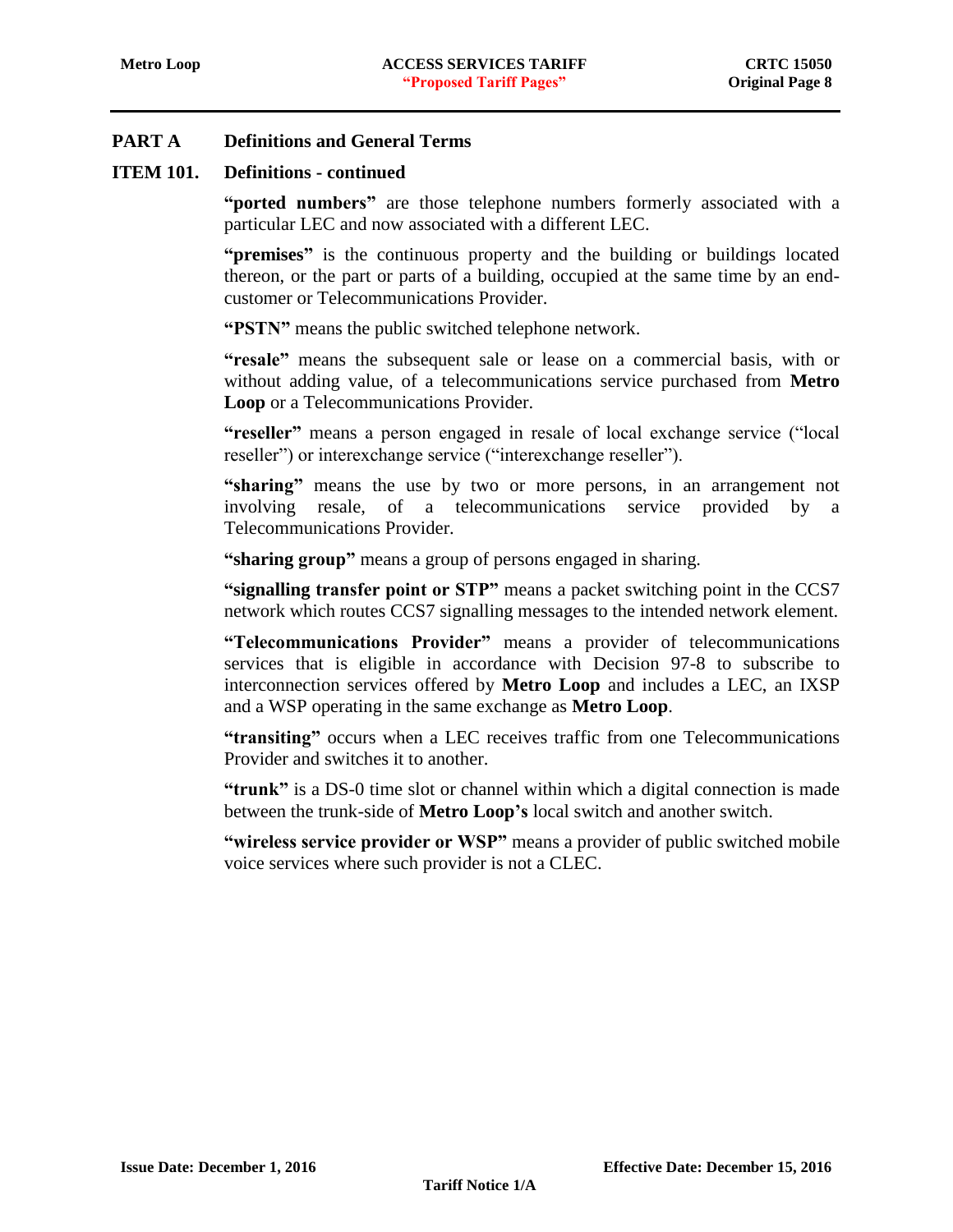### <span id="page-9-0"></span>ITEM 102. General Rights and Obligations

This Item sets out the basic rights and obligations (hereinafter referred to as the "Terms") of both **Metro Loop** and Telecommunications Providers in connection with the interconnection services provided under this Tariff.

#### <span id="page-9-1"></span>**1. General**

- 1. The offer of interconnection services by **Metro Loop** to Telecommunications Providers under this Tariff is subject to the following:
	- 1. the general rights and obligations contained in these Terms;
	- 2. the rates, terms and conditions contained elsewhere in this Tariff, to the extent that they are not inconsistent with these Terms, unless any such rates, terms or conditions expressly override these Terms and have been approved by the CRTC;
	- 3. the rights, obligations, rates, terms and conditions contained in written agreements for the provision of interconnection services under this tariff, to the extent that they are not inconsistent with these Terms or this Tariff, unless any such rights, obligations, rates, terms or conditions expressly override these Terms or this Tariff and have been approved by the CRTC.

All of the above bind **Metro Loop** and Telecommunications Providers.

#### <span id="page-9-2"></span>**2. Effective Date of Changes**

- 1. Subject to Item 102.2.2, changes to these Terms or this Tariff, as approved by the CRTC, take effect on their effective date even though Telecommunications Providers have not been notified of them or have paid or been billed at the previously-approved rate.
- 2. Where interconnection services that were to be provided by a certain agreedupon date were not provided, through no fault of the Telecommunications Provider and, in the meantime, a rate increase has gone into effect, the previously-approved non-recurring charges shall apply.

### <span id="page-9-3"></span>**3. Obligation to Provide Service**

- 1. Except as otherwise expressly specified elsewhere in this Tariff, and subject to Item 102.3.2 to 102.3.4 below, all of the interconnection services available to Telecommunications Providers under this Tariff are provided by **Metro Loop** pursuant to an obligation to serve.
- 2. Notwithstanding **Metro Loop's** obligation to offer the services under this Tariff, **Metro Loop** is not required to provide interconnection service to a Telecommunications Provider where:
	- 1. the Telecommunications Provider owes amounts to **Metro Loop** that are past due, other than as a guarantor;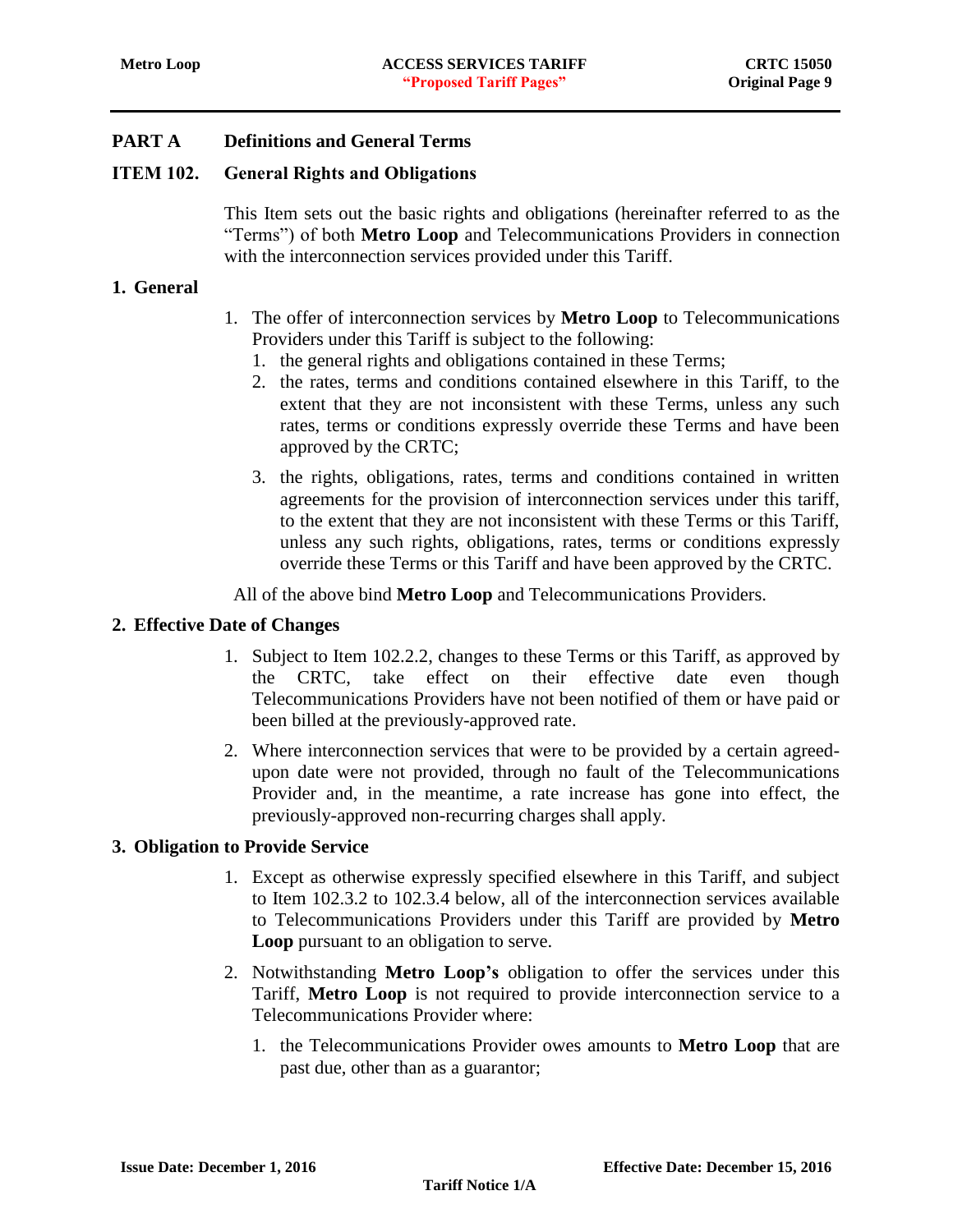### **ITEM 102. General Rights and Obligations – continued**

### **3. Obligation to Provide Service – continued**

- 2. the Telecommunications Provider does not provide to **Metro Loop** a reasonable deposit or alternative required pursuant to these Terms; or
- 3. the Telecommunications Provider refuses to pay the additional charge referred to in Item 102.3.3.
- 3. Where it is necessary for **Metro Loop** to install special equipment or to incur unusual expense in order to meet a Telecommunications Provider's requirements, an additional charge may be assessed based upon the equipment to be installed or the expense to be incurred.
- 4. Where **Metro Loop** does not provide service on an application by a Telecommunications Provider, it must provide written explanation upon request.

### <span id="page-10-0"></span>**4. Metro Loop's Facilities**

- 1. Upon termination of service, the Telecommunications Provider must return any equipment provided by **Metro Loop**.
- 2. **Metro Loop** must bear the expense of maintenance and repairs required due to normal wear and tear to its facilities, except that **Metro Loop** may charge for the additional expense incurred when the Telecommunications Provider requires maintenance and repair work to be performed outside of regular working hours. This does not apply where otherwise stipulated in these Terms, the Tariffs, or by special agreement.
- 3. A Telecommunications Provider which has deliberately, or by virtue of a lack of reasonable care, caused loss or damage to **Metro Loop's** facilities, may be charged the cost of restoration or replacement. In all cases, Telecommunications Providers are liable for damage caused to **Metro Loop's** facilities by any facilities provided by the Telecommunications Provider or its customer.
- 4. Where the Telecommunications Provider reports trouble in relation to the interconnection services to **Metro Loop**, **Metro Loop** must initiate trouble repair procedures at such time.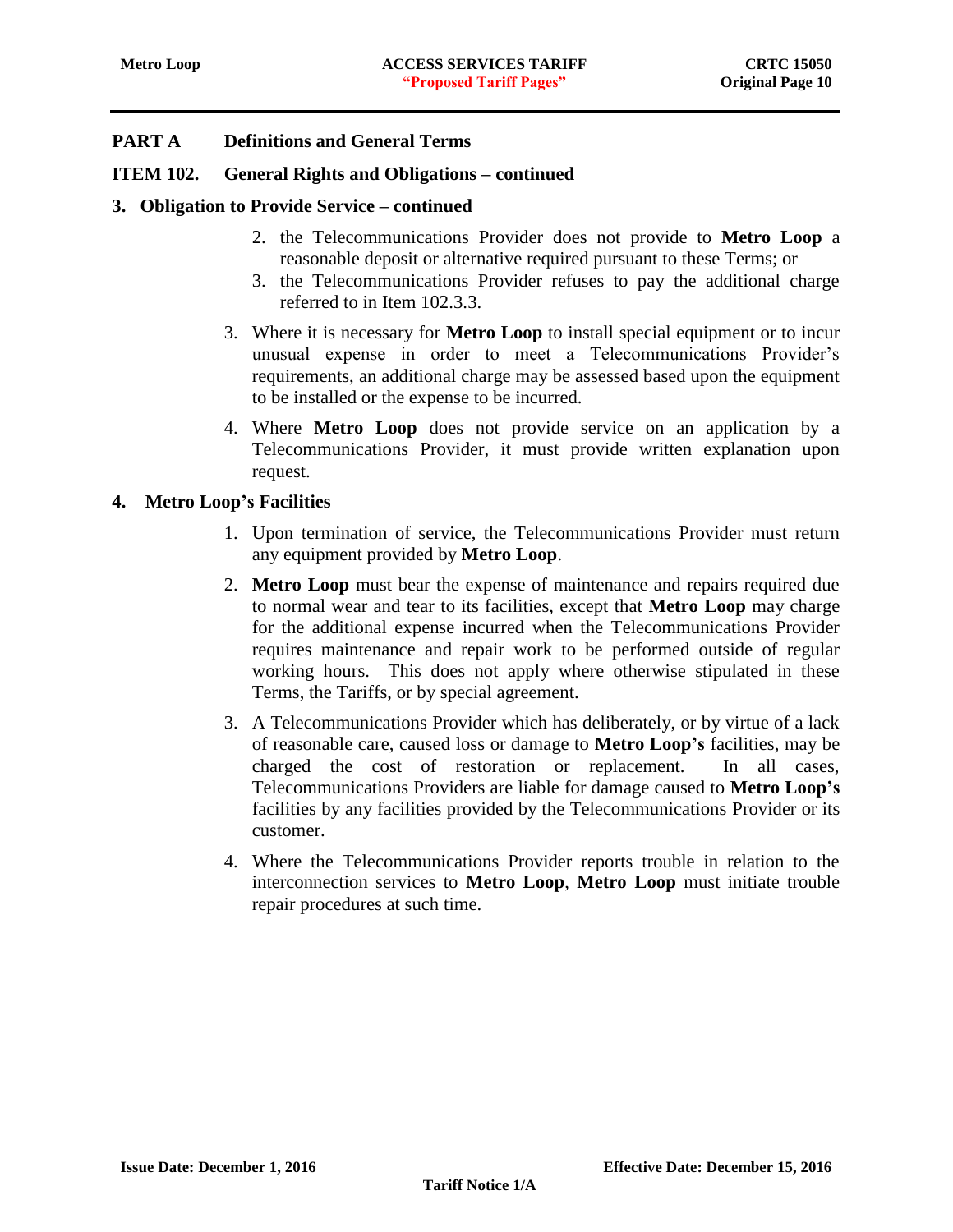### **ITEM 102. General Rights and Obligations - continued**

#### <span id="page-11-0"></span>**5. Metro Loop's Right to Enter Premises**

Unless otherwise expressly permitted in this Tariff, a written agreement, or under any guidelines applicable to **Metro Loop** and the Telecommunications Provider and approved by the CRTC, **Metro Loop**, its employees or agent, shall have no right to enter the premises of the Telecommunications Provider, including any premises on which service is currently or is to be provided to the Telecommunications Provider, unless **Metro Loop** has first obtained express permission to do so from the Telecommunications Provider. Prior express permission shall not be required in cases of emergency or where entry is pursuant to a court order. In every case, valid **Metro Loop** identification must be shown to the Telecommunications Provider, at the Telecommunications Provider's request, prior to entering the premises.

#### <span id="page-11-1"></span>**6. Deposits and Alternatives**

- 1. **Metro Loop** may require deposits from a Telecommunications Provider:
	- 1. which has no credit history with **Metro Loop** and will not provide satisfactory credit information;
	- 2. which has an unsatisfactory credit rating with **Metro Loop** due to previous payment practices with **Metro Loop**; or
	- 3. where the provision of the interconnection services to the Telecommunications Provider clearly presents an abnormal risk of loss.
- 2. **Metro Loop** must inform the Telecommunications Provider of the specific reason for requiring a deposit, and of the possibility of providing an alternative to a deposit, such as arranging for third party payment, a bank letter of credit or a written guarantee from a third person whose credit is established to the satisfaction of **Metro Loop**.
- 3. A Telecommunications Provider may provide an alternative to a deposit, provided it is reasonable in the circumstances.
- 4. Deposits earn interest at the savings account rate of **TD Canada Trust**, calculated on the balance of the deposit plus interest accrued prior to the current billing period. The interest will be credited to the account annually or upon refund of the deposit, and will be reflected on **Metro Loop's** next billing statement.
- 5. **Metro Loop** will show the total principal amount of deposits held on each Telecommunications Provider's billing statement.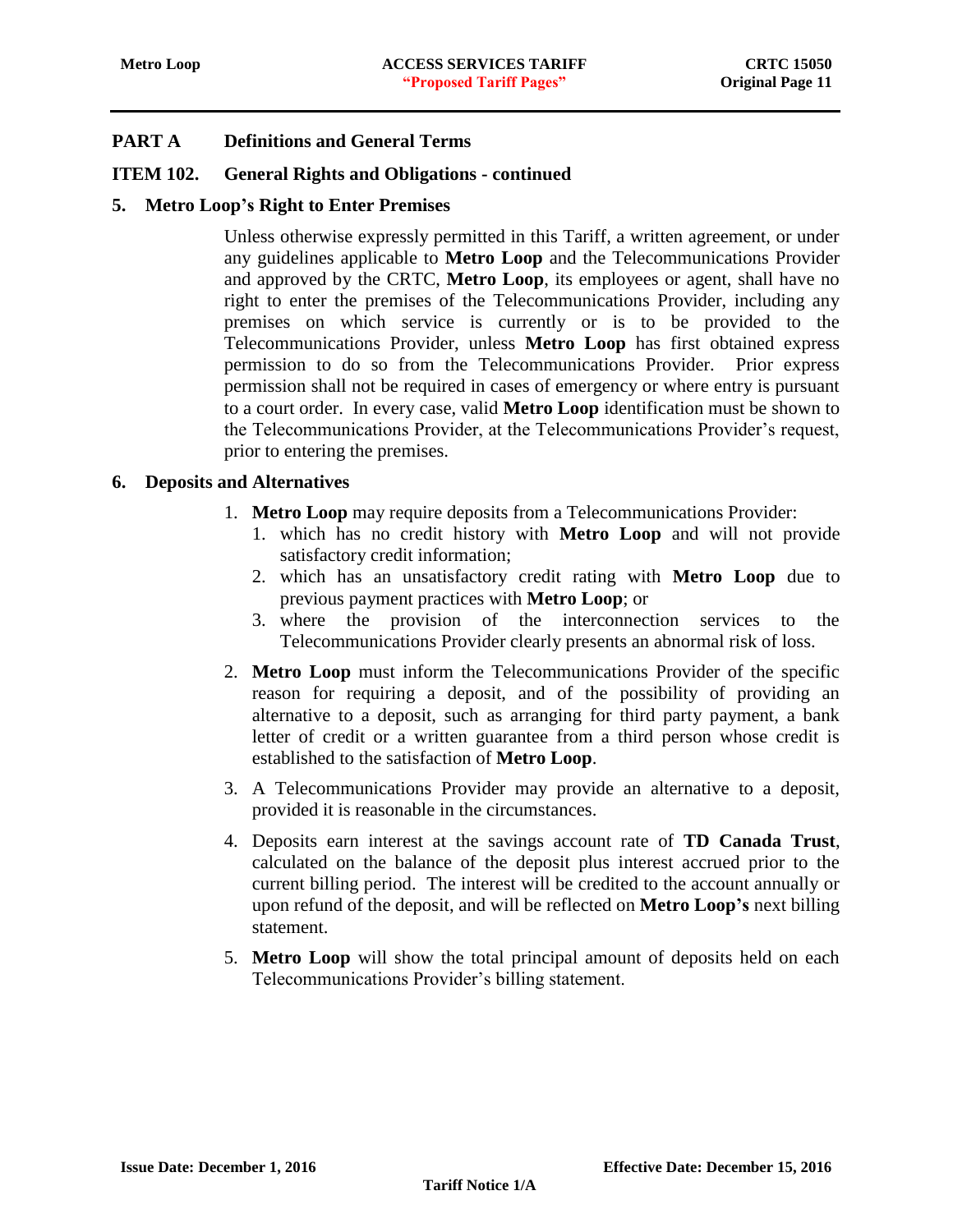#### **ITEM 102. General Rights and Obligations - continued**

#### **6. Deposits and Alternatives - continued**

- 6. **Metro Loop** must review the continued appropriateness of deposits and alternative arrangements at 6-month intervals. When service is terminated or the conditions which originally justified such arrangements are no longer present, **Metro Loop** must promptly refund or credit the deposit, with interest, or return the guarantee or other written undertaking, retaining only any amount then owed to it by the Telecommunications Provider.
- 7. At no time may the amount of all deposits and alternatives provided exceed 3 months of charges for all interconnection services provided by **Metro Loop** to the Telecommunications Provider under this Tariff.

#### <span id="page-12-0"></span>**7. Restrictions on Use of Services**

- 1. A Telecommunications Provider may not use the interconnection services provided by **Metro Loop** or allow the interconnection services to be used for a purpose or in a manner contrary to any applicable law or regulation.
- 2. Neither **Metro Loop** nor the Telecommunications Provider may re-arrange, disconnect, repair, remove or otherwise interfere with the facilities of the other party, except in the following three circumstances:
	- 1. cases of emergency;
	- 2. where otherwise expressly permitted in **Metro Loop's** Tariffs; or
	- 3. where otherwise expressly permitted by the provisions of an applicable interconnection agreement.

In all cases **Metro Loop** or the Telecommunications Provider, as the case may be, must then be notified of the changes as soon as possible.

3. No payment may be exacted directly or indirectly from a Telecommunications Provider by any party other than **Metro Loop** for use of any of **Metro Loop's** interconnection services except where otherwise stipulated in **Metro Loop's** Tariffs, or by the provisions of an applicable interconnection agreement.

#### <span id="page-12-1"></span>**8. Non-Disclosure of Confidential Information**

As a condition of **Metro Loop** providing interconnection services to the Telecommunications Provider pursuant to this Tariff, the Telecommunications Provider agrees to protect **Metro Loop's** confidential information as if it were a party to Schedule A of the MALI. **Metro Loop** shall provide to the Telecommunications Provider a copy of Schedule A. For its part, **Metro Loop** shall protect the Telecommunications Provider's confidential information to the same standard.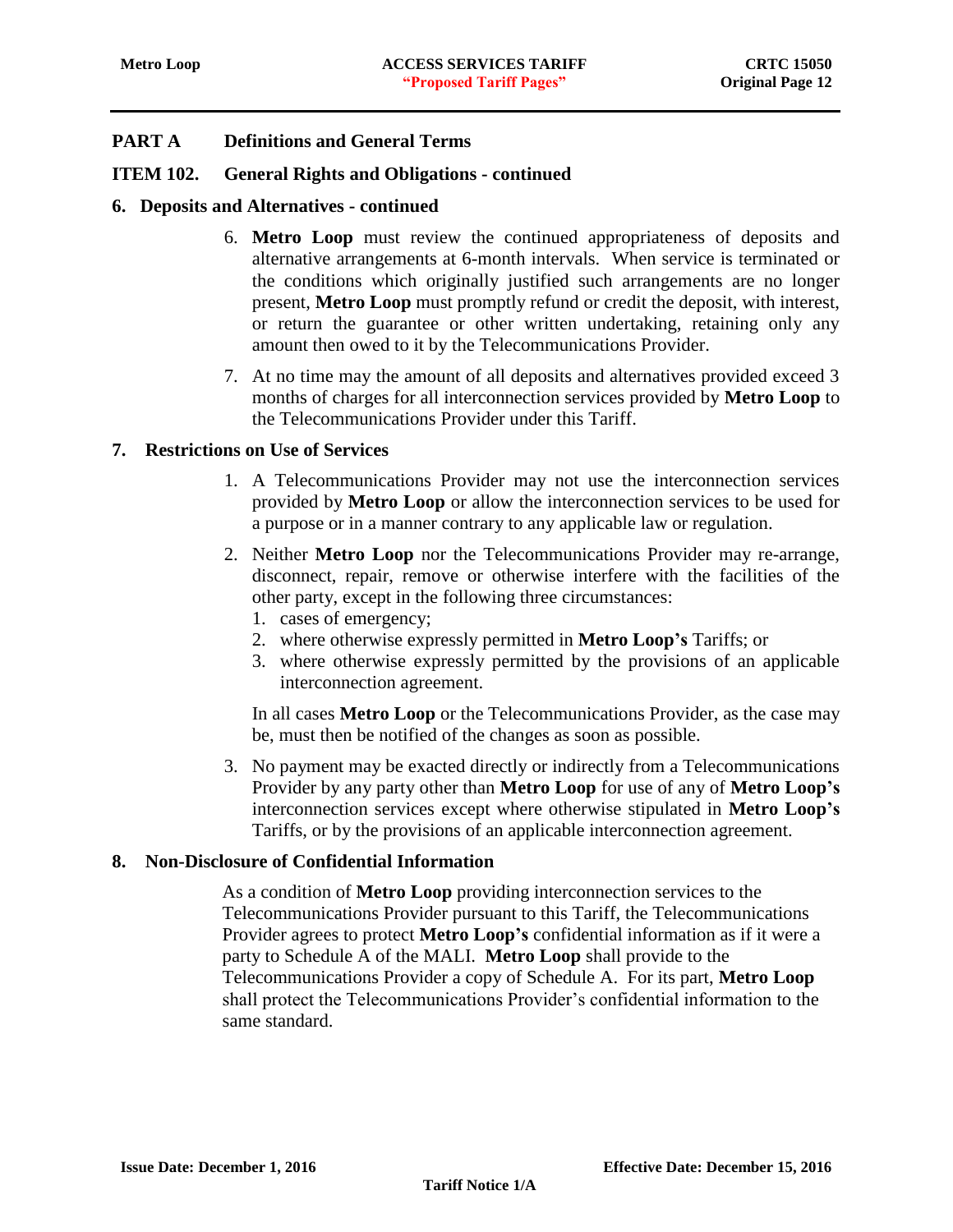### **ITEM 102. General Rights and Obligations - continued**

### <span id="page-13-0"></span>**9. Refunds in Cases of Service Problems**

Where there are omissions, interruptions, delays, errors or defects in transmission, or failures or defects in **Metro Loop's** facilities, **Metro Loop's** liability is limited to a refund of charges, on request, proportionate to the length of time that the problem existed. No request is necessary where a problem in service lasts 24 hours or more from the time **Metro Loop** is advised of the problem. However, where the problem is occasioned by **Metro Loop's** negligence, **Metro Loop** is also liable for the amount calculated in accordance with Item 102.10.2.

### <span id="page-13-1"></span>**10. Limitation of Metro Loop's Liability**

- 1. These Terms do not limit **Metro Loop's** liability in cases of deliberate fault, gross negligence, anti-competitive conduct, breach of contract where the breach results from the gross negligence of **Metro Loop**, or disclosure of confidential information contrary to Item 102.8.
- 2. Except with regard to physical injuries, death, or damage to a Telecommunications Provider's premises or other property, occasioned by its negligence, **Metro Loop's** liability for negligence, and for breach of contract where the breach results from the negligence of **Metro Loop**, is limited to three times the amounts refunded or cancelled in accordance with Item 102.9, as applicable.
- 3. **Metro Loop** is not responsible for:
	- 1. libel, slander, defamation or the infringement of copyright or other unlawful activity arising from material or messages transmitted over **Metro Loop's** facilities;
	- 2. the infringement of patents arising from the combining or using of the Telecommunications Provider's facilities with **Metro Loop's** facilities; or
	- 3. damages arising out of the act, default, neglect or omission of the Telecommunications Provider in the use or operation of facilities provided by **Metro Loop**.
- 4. When facilities of third parties are used in establishing connections to or from facilities under the control of a Telecommunications Provider, **Metro Loop** is not liable for any act, omission or negligence of the third party.
- 5. In the provision of interconnection services, **Metro Loop** is not responsible to the Telecommunications Provider's customer for end-to-end service.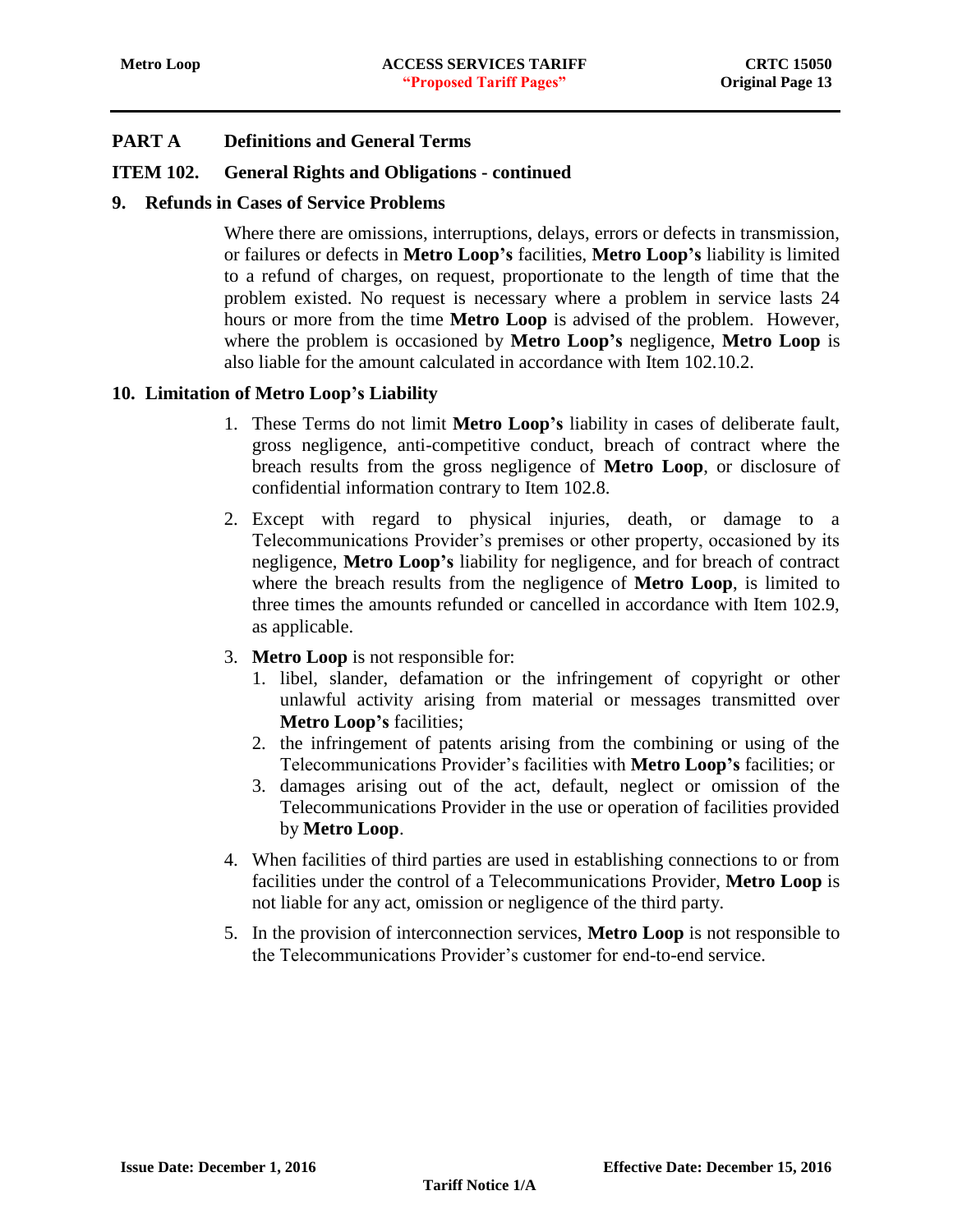### **ITEM 102. General Rights and Obligations - continued**

#### <span id="page-14-0"></span>**11. Payment**

- 1. Subject to Items 102.11.2 and 102.11.3, charges cannot be considered past due until the next billing statement has been generated or the time period for payment indicated on the previous billing statement has passed.
- 2. In exceptional circumstances, prior to the normal billing date, **Metro Loop** may request payment from a Telecommunications Provider, on an interim basis, for non-recurring charges that have accrued, by providing notice to the Telecommunications Provider with details regarding the services and charges in question. In such cases, subject to Item 102.11.3, the charges can be considered past due 3 days after they are incurred, or 3 days after **Metro Loop** demands payment, whichever comes later.
- 3. No charge disputed by a Telecommunications Provider can be considered past due unless **Metro Loop** has reasonable grounds for believing that the purpose of the dispute is to evade or delay payment. The dispute procedure set out in Schedule E of the MALI shall be followed and the Telecommunications Provider must pay the undisputed portion of the billing statement. **Metro Loop** shall provide to the Telecommunications Provider a copy of Schedule E.
- 4. **Metro Loop** may request immediate payment in extreme situations, provided that a notice has been issued pursuant to Item 102.11.2, and the abnormal risk of loss has substantially increased since that notice was given, or **Metro Loop** has reasonable grounds for believing that the Telecommunications Provider intends to defraud **Metro Loop**.

### <span id="page-14-1"></span>**12. Liability for Unbilled and Underbilled Charges**

- 1. Telecommunications Providers are not responsible for paying a previously unbilled or underbilled charge for interconnection services provided under this Tariff except where:
	- 1. in the case of a recurring charge, it is correctly billed by **Metro Loop** within a period of one year from the date it was incurred; or
	- 2. in the case of a non-recurring charge, it is correctly billed by **Metro Loop** within a period of 150 days from the date it was incurred.
- 2. In the circumstances described in Item 102.12.1, **Metro Loop** cannot charge a Telecommunications Provider interest on the amount of the correction. If the Telecommunications Provider is unable to promptly pay the full amount owing, **Metro Loop** must attempt to negotiate a reasonable deferred payment agreement.
- 3. Items 102.12.1 and 102.12.2 above shall not apply in circumstances where there has been deception by the Telecommunications Provider with regard to a charge for interconnection services.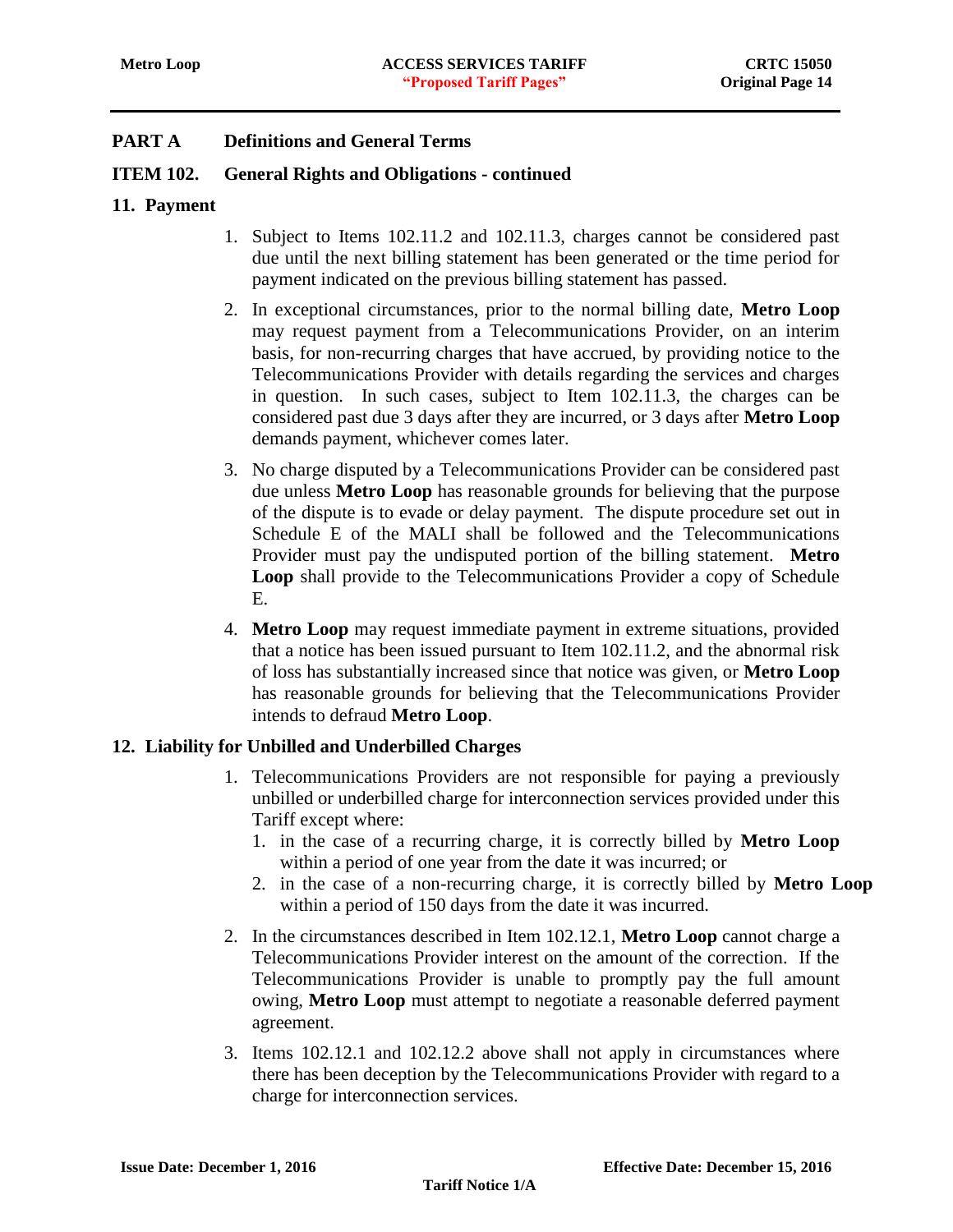### **ITEM 102. General Rights and Obligations - continued**

### <span id="page-15-0"></span>**13. Liability for Charges that Should Not Have Been Billed and Those That Were Overbilled**

- 1. In the case of a recurring charge that should not have been billed or that was overbilled, a Telecommunications Provider must be credited with the excess back to the date of the error, subject to applicable limitation periods provided by law. However, a Telecommunications Provider that does not dispute the charge within one year of the date of an itemized billing statement which shows that charge correctly, loses the right to have the excess credited for the period prior to that statement.
- 2. Non-recurring charges that should not have been billed or that were overbilled must be credited, provided that the Telecommunications Provider disputes them within 150 days of the date of the billing statement.
- 3. A Telecommunications Provider that is credited with any amount that should not have been billed or that was overbilled must also be credited with interest on that amount at the rate payable for interest on deposits that applied during the period in question.

#### <span id="page-15-1"></span>**14. Minimum Contract Period**

The minimum contract period for **Metro Loop's** interconnection services is one month commencing from the date the interconnection services are provided, except where a longer minimum contract period is stipulated in either **Metro Loop's** Tariffs or an agreement between **Metro Loop** and the Telecommunications Provider.

### <span id="page-15-2"></span>**15. Telecommunications Provider - Initiated Cancellation or Termination of Service**

1. A Telecommunications Provider which cancels or delays a request for service before installation work has started cannot be charged by **Metro Loop**. Installation work is considered to have started when the Telecommunications Provider has advised **Metro Loop** to proceed, and **Metro Loop** has incurred any related expense. A Telecommunications Provider which cancels or delays a request for service after installation work has started, but before service has started, will be charged the lesser of the full charge for the entire minimum contract period plus the installation charge or the estimated costs incurred in installation less estimated net salvage (referred to hereinafter as "cancellation charges"). The estimated installation costs include the cost of non-recoverable equipment and materials specifically provided or used plus the cost of installing, including engineering, supply expense, labour and supervision, and any other disbursements resulting from the installation and removal work.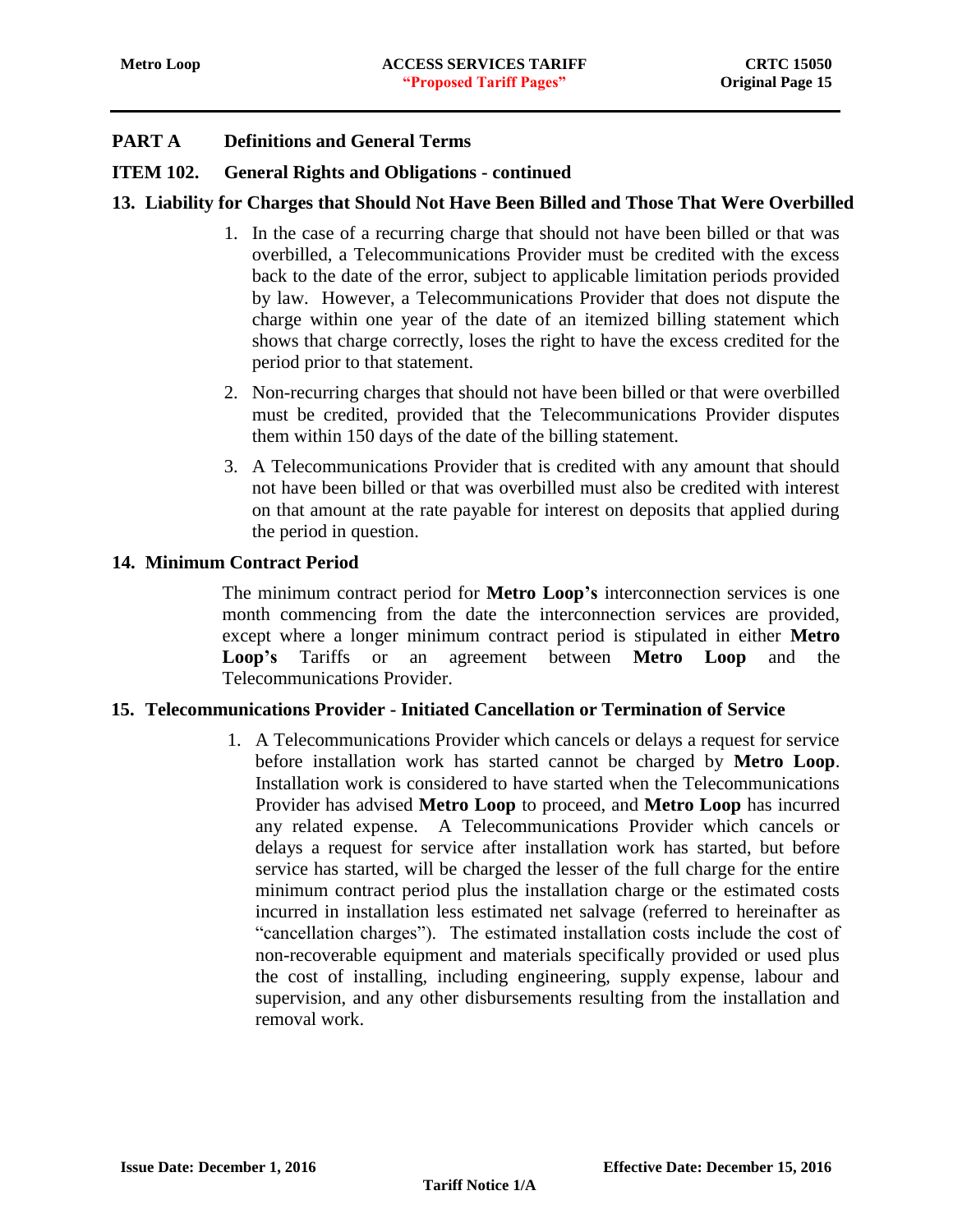### **ITEM 102. General Rights and Obligations - continued**

- **15. Telecommunications Provider - Initiated Cancellation or Termination of Service continued**
	- 2. A Telecommunications Provider which gives **Metro Loop** reasonable advance notice may terminate service after expiration of the minimum contract period, in which case it must pay charges due for interconnection services which have been furnished.
	- 3. Notwithstanding Item 102.15.1, **Metro Loop** may waive its rights, in their entirety or in part, to claim cancellation charges in the case where the Telecommunications Provider wishes to replace the interconnection services by one or more of **Metro Loop's** interconnection services of equal or greater value to the cancelled interconnection service.

### <span id="page-16-0"></span>**16. Metro Loop -Initiated Suspension or Termination of Service**

- 1. For greater certainty, the phrase "reasonable advance notice" as used in this Item 102.16 will generally be at least 30 days.
- 2. **Metro Loop** may suspend or terminate a Telecommunications Provider's service only where the Telecommunications Provider:
	- 1. fails to pay an amount owing by the Telecommunications Provider that is past due, provided that **Metro Loop** has provided reasonable advance notice;
	- 2. fails to provide or maintain a reasonable deposit or alternative when required to do so pursuant to these Terms;
	- 3. fails to comply with the provisions of a deferred payment agreement;
	- 4. repeatedly fails to provide **Metro Loop** with reasonable entry and access in conformity with Item 102.5.1;
	- 5. uses or permits others to use any of **Metro Loop's** interconnection services so as to prevent fair and proportionate use by others;
	- 6. contravenes Item 102.7; or
	- 7. fails to provide payment when requested by **Metro Loop** pursuant to Item 102.11.4.
- 3. **Metro Loop** may not suspend or terminate service in the following circumstances:
	- 1. where the Telecommunications Provider is prepared to enter into and honour a reasonable deferred payment agreement; or
	- 2. where there is a dispute regarding the basis of the proposed suspension or termination, provided payment is being made for undisputed outstanding amounts and **Metro Loop** does not have reasonable grounds for believing that the purpose of that dispute is to evade or delay payment.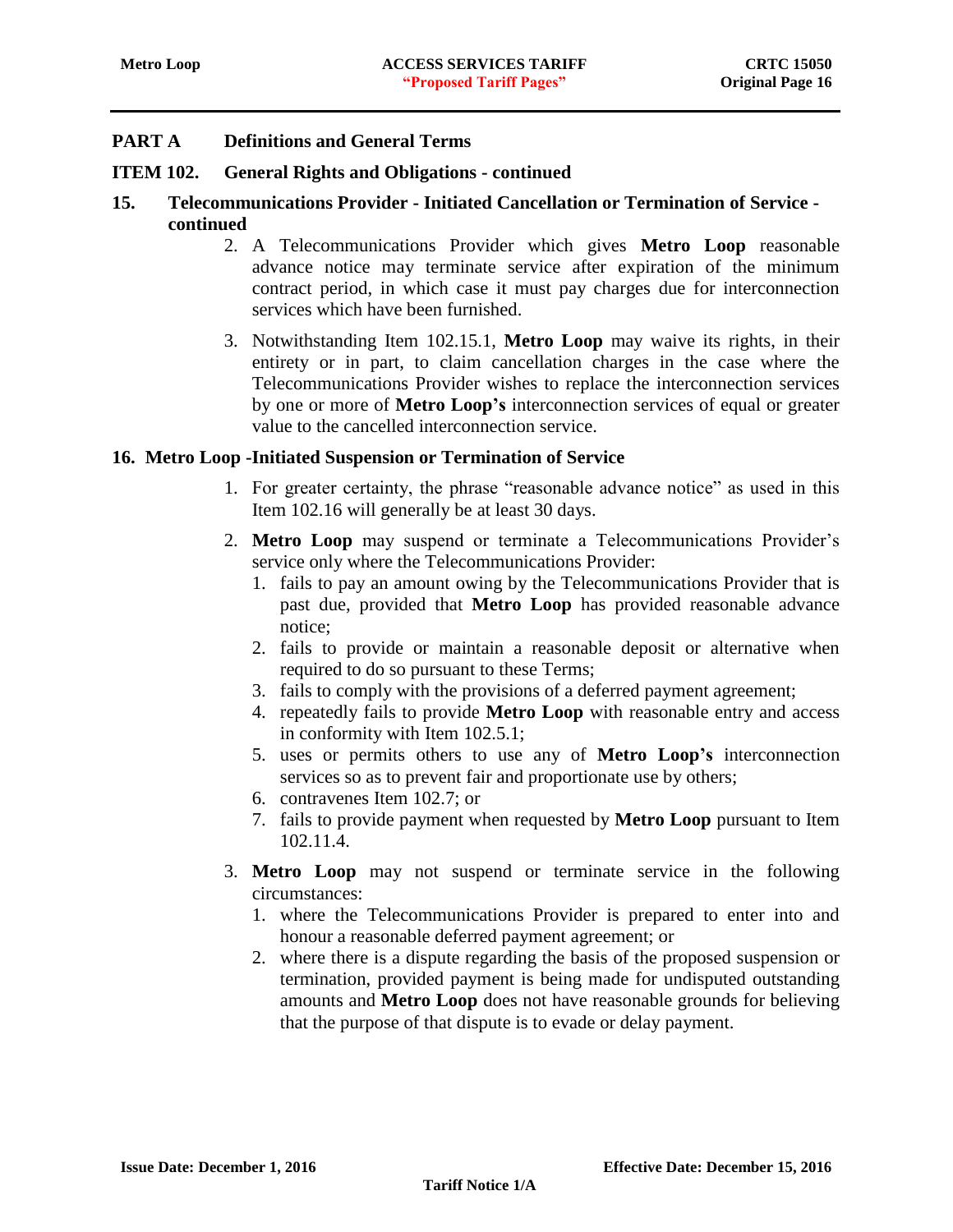### **ITEM 102. General Rights and Obligations - continued**

### **16. Metro Loop -Initiated Suspension or Termination of Service - continued**

- 4. Prior to suspension or termination, **Metro Loop** must provide the Telecommunications Provider with reasonable advance notice, stating:
	- 1. the reason for the proposed suspension or termination and the amount owing, if any;
	- 2. the scheduled suspension or termination date; and
	- 3. subject to contrary provisions of this Tariff or as approved by the CRTC, that a reasonable deferred payment agreement can be entered into (where the reason for suspension or termination is failure to pay).
- 5. Where repeated efforts to contact the Telecommunications Provider have failed, **Metro Loop** must, at a minimum, deliver the notice referred to in Item 102.16.4 to the billing address prior to delivering the notice referred to in Item 102.16.6.
- 6. In addition to the notice required by Item 102.16.4, **Metro Loop** must, at least 24 hours prior to suspension or termination, advise the Telecommunications Provider or another responsible person that suspension or termination is imminent, except where:
	- 1. repeated efforts to so advise have failed;
	- 2. immediate action must be taken to protect **Metro Loop** from network harm resulting from facilities controlled or provided by the Telecommunications Provider; or
	- 3. the suspension or termination occurs by virtue of a failure to provide payment when requested by **Metro Loop** pursuant to Item 102.11.4.
- 7. Except with the Telecommunications Provider's consent or in exceptional circumstances, suspension or termination may occur only on business days between 8 a.m. and 5 p.m., local time, unless the business day precedes a non-business day, in which case disconnection may not occur after 12 noon local time.
- 8. Suspension or termination does not affect the Telecommunications Provider's obligation to pay any amount owed to **Metro Loop**.
- 9. In the case of interconnection services that have been suspended, unless suspension occurs during the minimum contract period, **Metro Loop** must make a daily pro rata allowance based on the monthly charge for such interconnection services.
- 10. **Metro Loop** must restore service, without undue delay, where the grounds for suspension or termination no longer exist, or a payment or deferred payment agreement has been negotiated. Service charges may apply.
- 11. Where it becomes apparent that suspension or termination occurred in error or was otherwise improper, **Metro Loop** must restore service the next day, at the latest, unless exceptional circumstances do not permit this, and no reconnection charges shall be levied.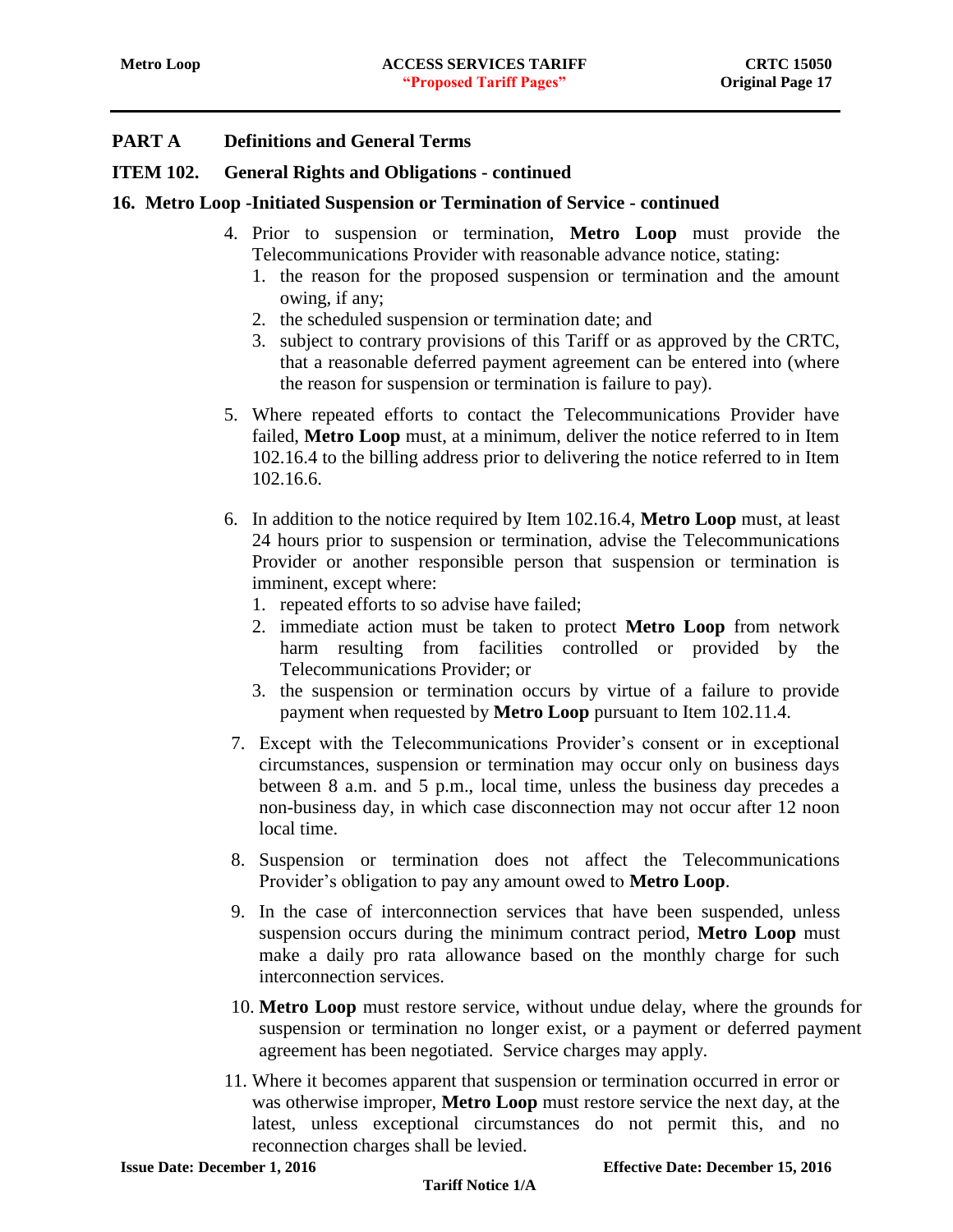### **ITEM 102. General Rights and Obligations - continued**

#### <span id="page-18-0"></span>**17. Assignment**

The Telecommunications Provider cannot assign its rights or obligations pursuant to this Tariff without having obtained the prior written consent of **Metro Loop**, which consent shall not unreasonably be withheld.

#### <span id="page-18-1"></span>**18. Right of Access**

When a Telecommunications Provider offers services to tenants within a multitenant building, it must provide **Metro Loop** with direct access, under reasonable terms and conditions, to tenants who choose to receive services to which a right of direct access has been mandated by the CRTC from **Metro Loop** rather than, or in addition to, services from the Telecommunications Provider.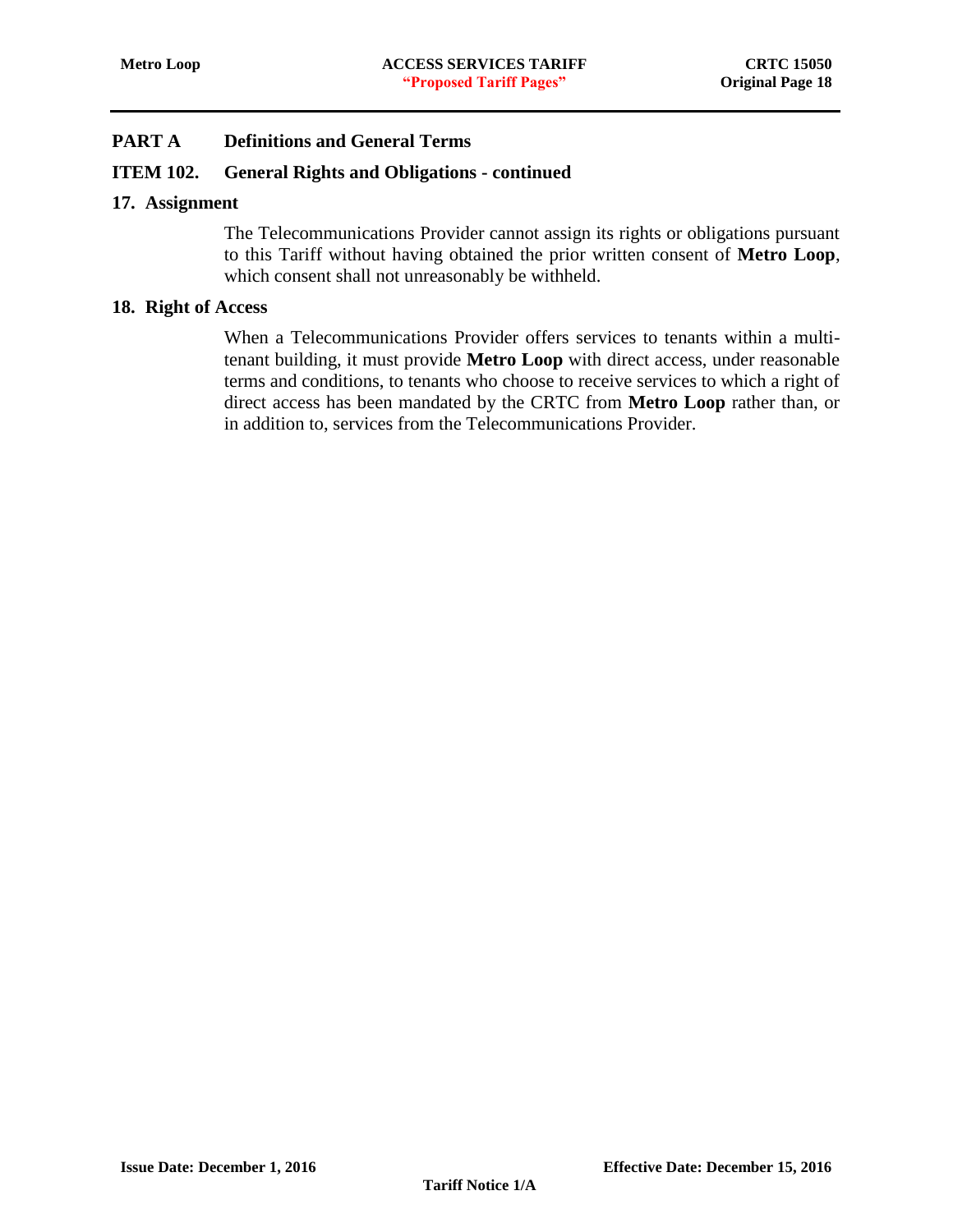### <span id="page-19-0"></span>ITEM 103. Payment of Charges

- 1. The customer is responsible for payment to **Metro Loop** of charges for all service and equipment furnished. Fixed charges are billed and payable monthly in advance and other charges are payable when billed except as otherwise stated in Item 102.11.2.
- 2. Notwithstanding any other provisions in this General Tariff, **Metro Loop** may assess a late-payment charge, which provides for administration and carrying charges related to accounts that are owed to **Metro Loop** and are in arrears. The late-payment charge applies when **Metro Loop** has not received payment within 30 days of the billing date.
- 3. Late payment charges are forborne from regulation pursuant to Section III of Telecom Regulatory Policy CRTC 2009-424. Late payment charges will be calculated as set out on the customer invoice, general commercial terms and conditions, or at **metroloop.net**.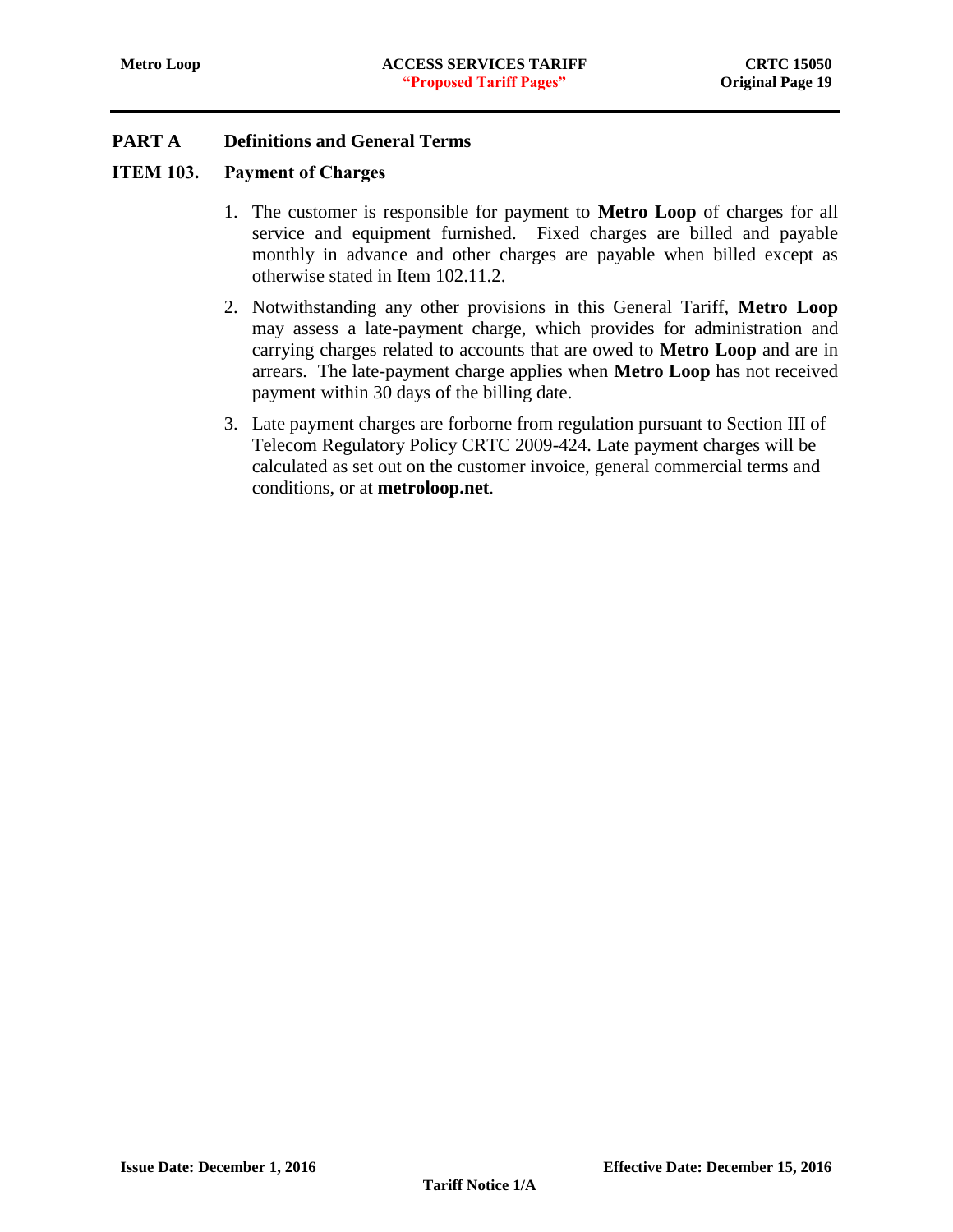# <span id="page-20-0"></span>**PART B Interconnection with Local Exchange Carriers (LECs)**

### <span id="page-20-1"></span>**ITEM 200. General**

This Part governs the provision of interconnection services associated with facilities and services of **Metro Loop** and those of Telecommunications Providers that are LECs. A LEC that wishes to interconnect with **Metro Loop** must also enter into interconnection agreements with **Metro Loop**, and **Distributel Communications Limited** in the form of the MALI.

Interconnection between **Metro Loop** and a LEC will be made via **Distributel Communications Limited**. The interconnection services provided to LECs under this Part, including the exchange of the minimum set of CCS7 message types will be carried out by **Distributel Communications Limited** pursuant to **Distributel Communications Limited's** Tariffs.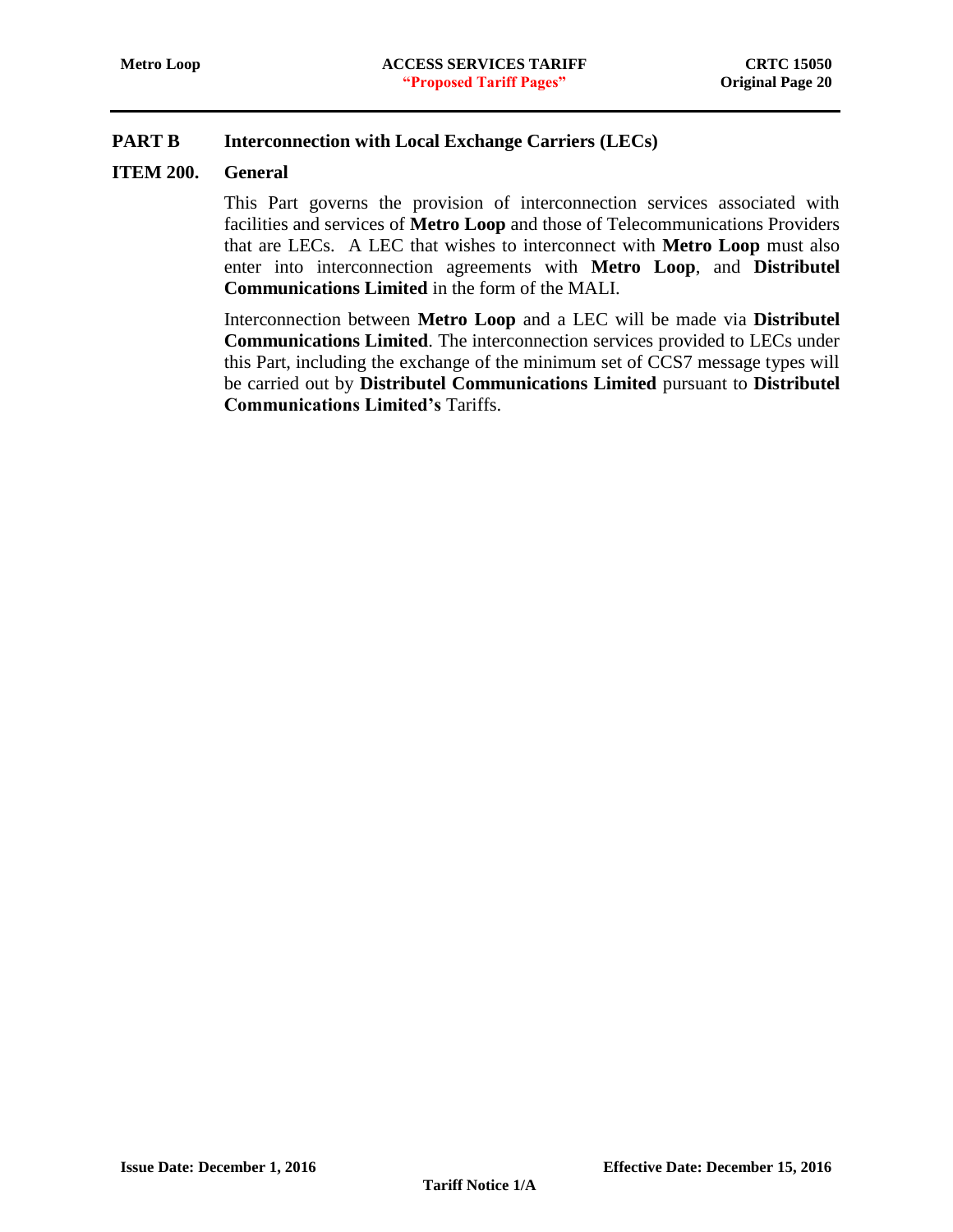# **PART B Interconnection with Local Exchange Carriers (LECs)**

#### <span id="page-21-0"></span>**ITEM 202. Basic Listing Interchange File**

- 1. Basic Listing Interchange File ("BLIF") service is offered by **Metro Loop** to LECs operating in Canada. BLIF service is also available to independent directory publishers for the sole purpose of providing directories and to alternate operator service providers for the sole purpose of providing directory assistance. BLIF service provides for a machine-readable file containing non-confidential subscriber listing information ("listings") for **Metro Loop's** end-customers, listed and intended to be listed in the LEC's directories and directory assistance databases. **Metro Loop** provides a complete set of end-customer listings, as specified in the BLIF Service Description and Ordering Guidelines document (the "BLIF Document"), for the purpose of providing telephone directories and/or directory assistance information.
- 2. BLIF service is provided by **Metro Loop** in accordance with the terms and conditions contained in the BLIF Agreement, including the limitation of **Metro Loop's** liability. A LEC, an independent directory publisher or an alternate operator service provider who obtains **Metro Loop's** end-customer listings under this tariff will herein be referred to as the licensee. The licensee accepts all the obligations of the licensee pursuant to the BLIF Agreement and must enter into the BLIF Agreement for 5 years. The BLIF Agreement is renewable automatically for subsequent 5-year periods.
- 3. Listings are provided in a format conforming to the specifications set out in the BLIF Document.
- 4. The BLIF includes all of the required information as specified in the BLIF Document.
- 5. Licensee may purchase residential listings, business/government listings, or both.
- 6. The BLIF for **Metro Loop's** serving area is available on an exchange basis. A listing of the exchanges served by **Metro Loop** is available on request.
- 7. The following is a non-exhaustive list of types of listing information not provided in the BLIF:

Non-Published Telephone Numbers; "Out of Book" Listings; 800, 877, 888 and 900 listings; Reference Listings; 911, 711, 611, 411, 0, 1; Listings for WSP end-customers; Additional/extra listings; Text accompanying listings (i.e. special instructions, Internet listings, etc.)

In this Item, "out of book" means those listings added to a particular directory when the terminating location of the number is not within the physical region of the directory's coverage.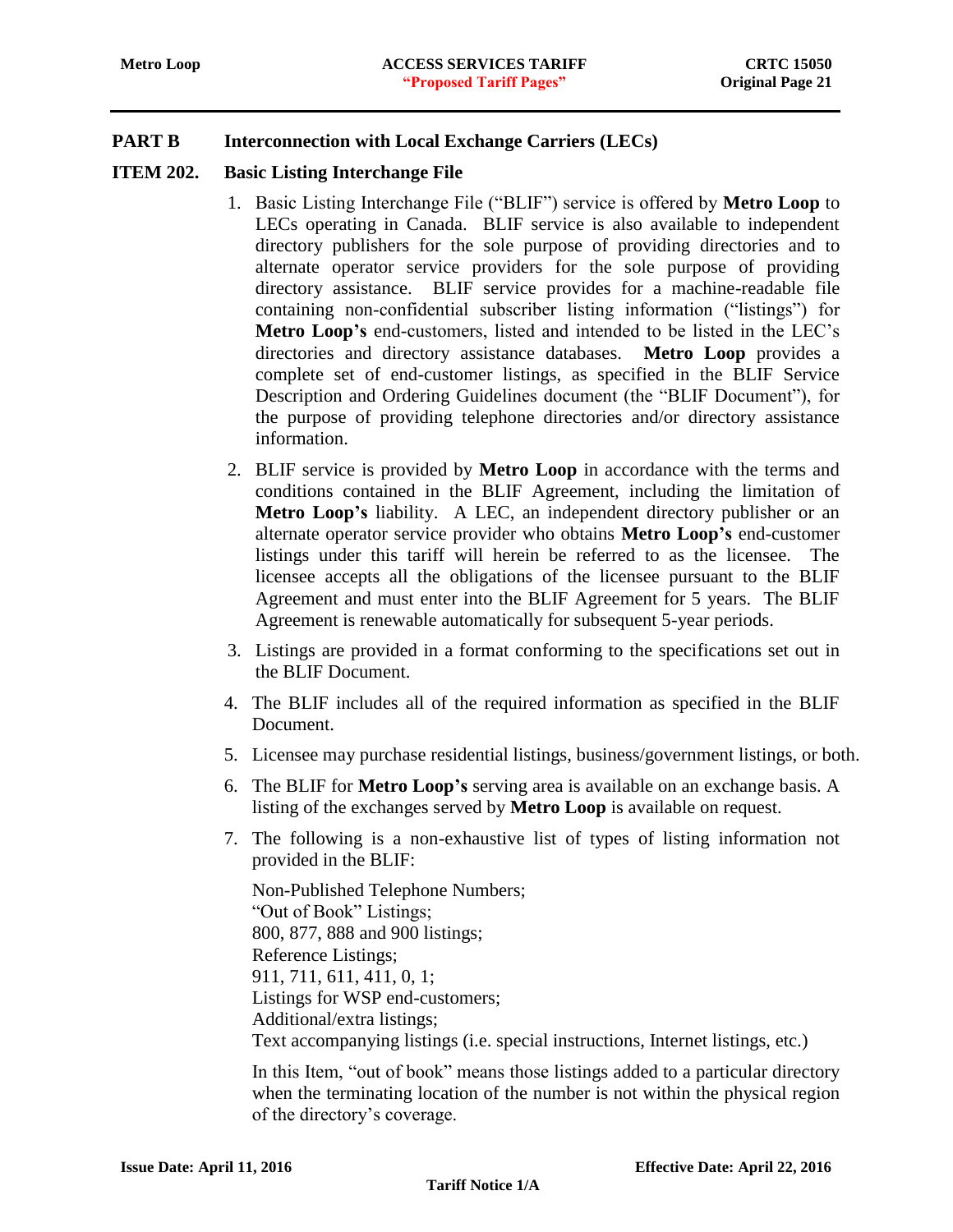### **PART B Interconnection with Local Exchange Carriers (LECs)**

#### **ITEM 202. Basic Listing Interchange File - continued**

- 8. The licensee shall comply with all specifications set out in the BLIF Document pertaining to the receiving LEC.
- 9. The licensee may terminate the BLIF Agreement at any time by giving written notice to **Metro Loop** at least 90 days in advance of the effective date of any such termination. **Metro Loop** shall have the right to terminate the BLIF Agreement upon 10 days prior written notice to the licensee, if the licensee has breached any of its material obligations in the BLIF Agreement or this Item, and the licensee has failed to cure such default within 30 days of receipt of written notice sent from **Metro Loop** describing the nature of the default.
- 10. In the event of termination, any amounts due to **Metro Loop** pursuant to the BLIF Agreement and this Item shall immediately become due and payable. In such event, the licensee shall immediately discontinue the use of the listings and comply with all other requirements set out in the BLIF Agreement.
- 11. The following charges are payable to **Metro Loop** for BLIF Masters and BLIF Updates as defined in the BLIF Agreement:

| Each BLIF Master and/or Update, per listing |                                     |  |  |  |
|---------------------------------------------|-------------------------------------|--|--|--|
| <b>Territory</b>                            | (\$)                                |  |  |  |
|                                             | Bell CRTC 7516, Item 310(4)         |  |  |  |
| Ontario/Ouebec <sup>1</sup>                 | Bell Aliant CRTC 21562, Item 310(4) |  |  |  |

1. Rates applicable in the operating territories of Bell Aliant and Bell Canada operating as the ILECs.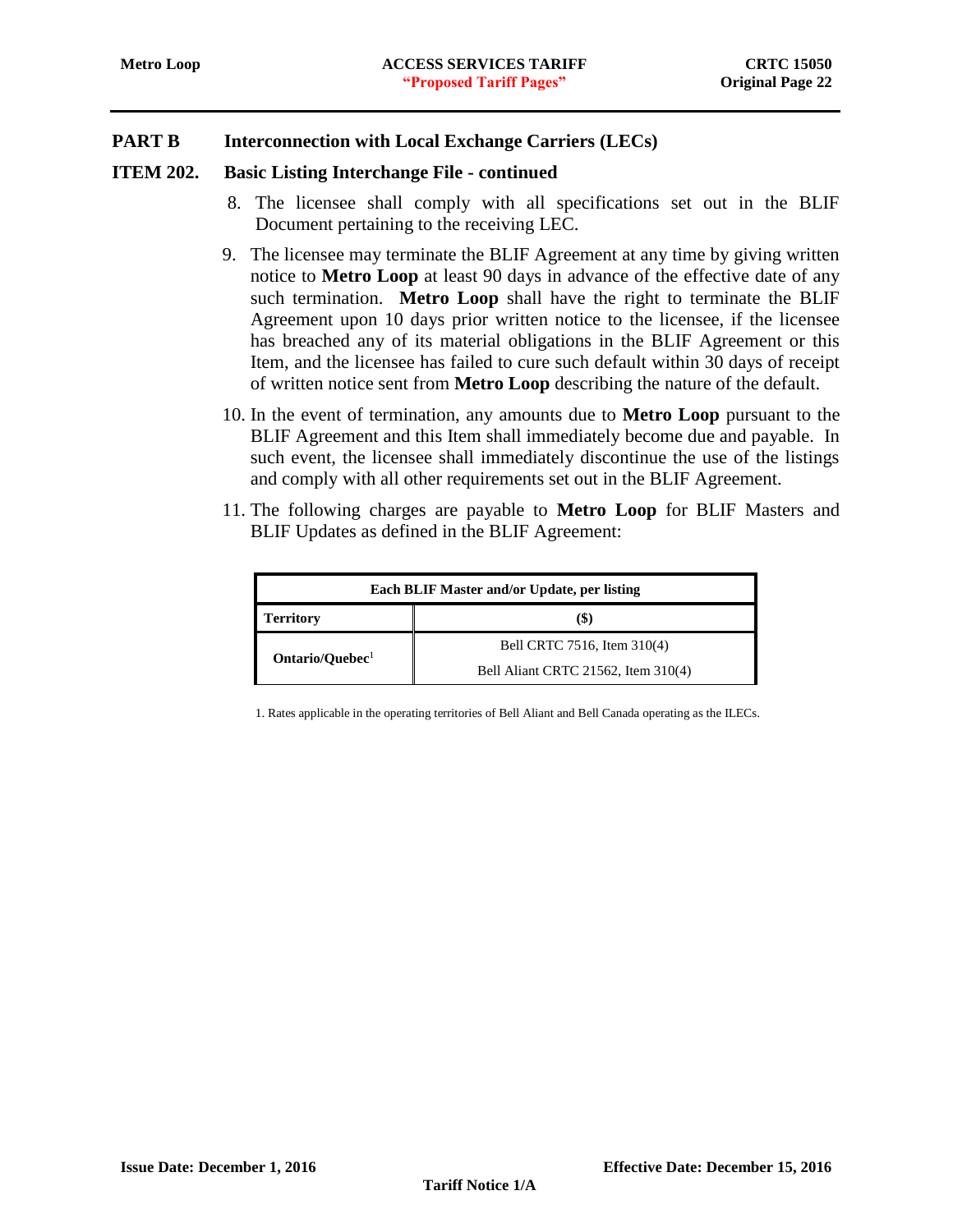# <span id="page-23-0"></span>**PART C Interconnection with Interexchange Service Providers (IXSPs)**

### <span id="page-23-1"></span>**ITEM 300. General**

This Part governs the provision of interconnection services associated with facilities and services of **Metro Loop** and those of Telecommunications Providers that are IXSPs. An interexchange carrier ("IXC") that wishes to interconnect with **Metro Loop** must enter into interconnection agreements with **Metro Loop** and **Distributel Communications Limited** in the form of the LEC-IXC Agreement.

The interconnection services provided to IXSPs under this Part will be carried out by **Distributel Communications Limited's** Tariffs.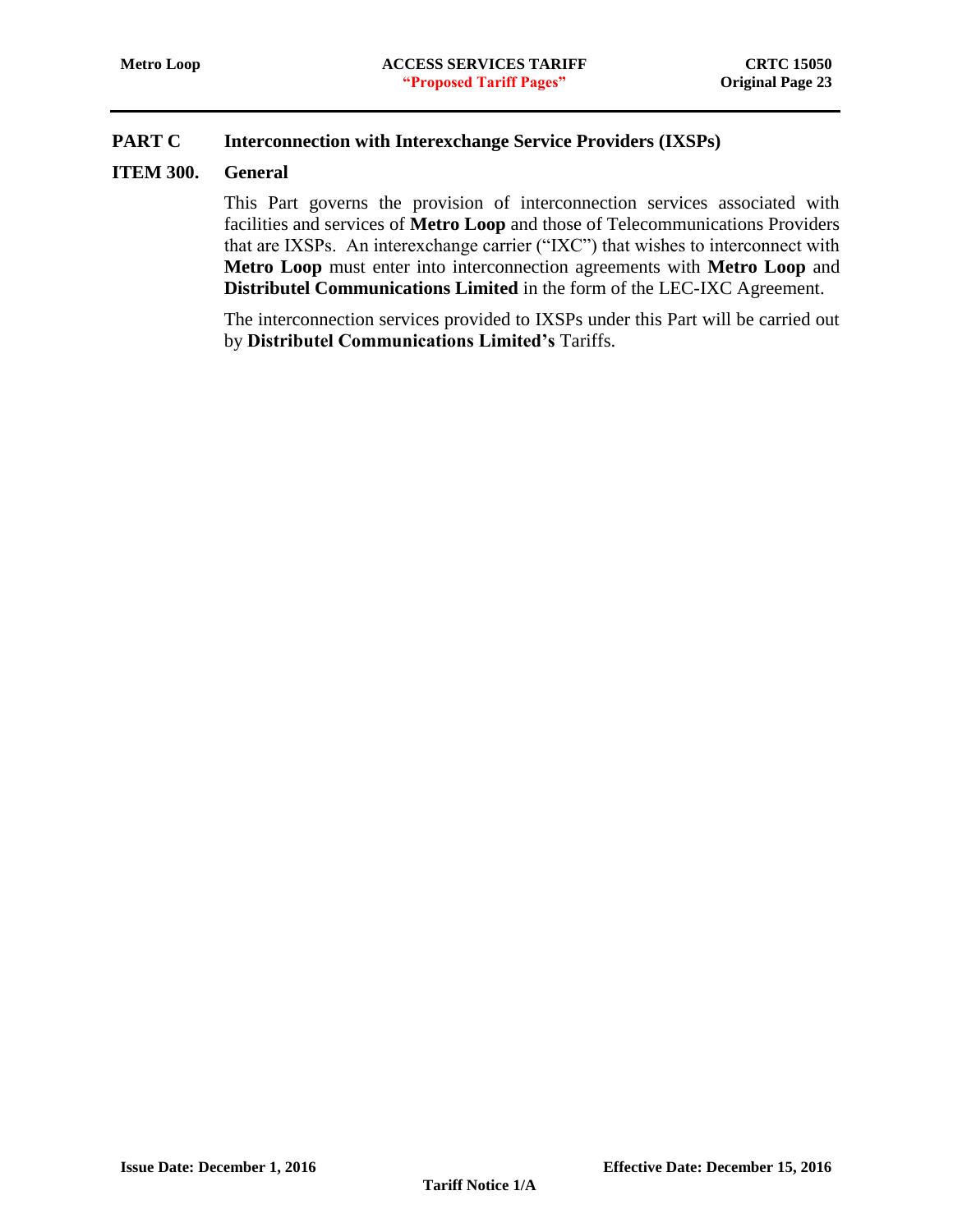### <span id="page-24-0"></span>PART D Interconnection with Wireless Service Providers (WSPs)

#### <span id="page-24-1"></span>**ITEM 400. General**

This Part governs the provision of interconnection services associated with interconnection of the facilities and services of **Metro Loop** and those of Telecommunications Providers that are WSPs. A Telecommunications Provider that owns or operates transmission facilities as a WSP and wishes to interconnect with **Metro Loop** must be authorized by Industry Canada to provide public mobile radio service in those areas where interconnection is requested and must also sign an interconnection agreement with **Distributel Communications Limited**. The interconnection services provided to WSPs under this Part will be carried out by **Distributel Communications Limited** pursuant to **Distributel Communications Limited's** Tariffs.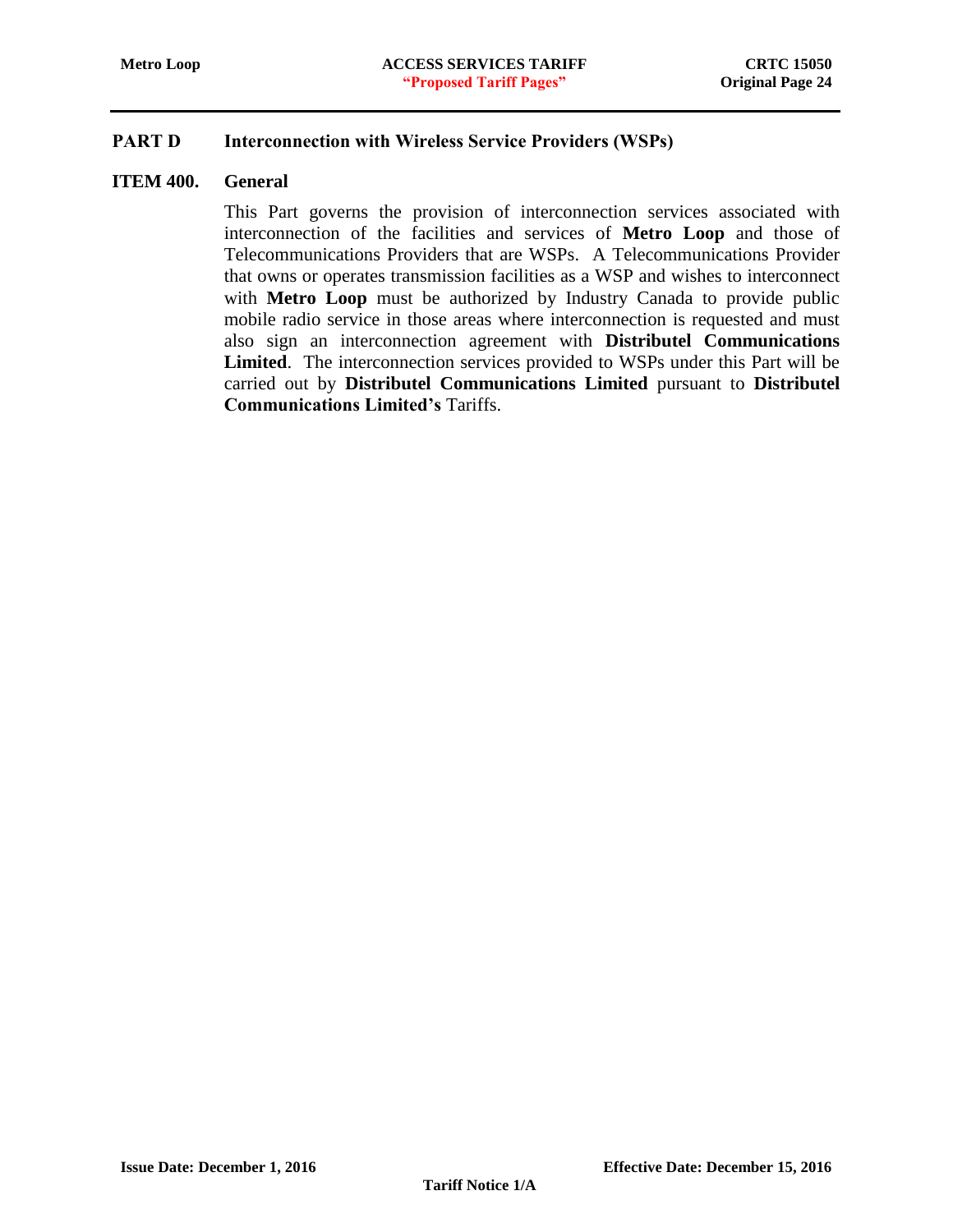### <span id="page-25-1"></span><span id="page-25-0"></span>ITEM 500. General

This Part governs the provision of services other than those described elsewhere in this Tariff that are associated with the interconnection of the **Metro Loop's** facilities with those of Telecommunications Providers.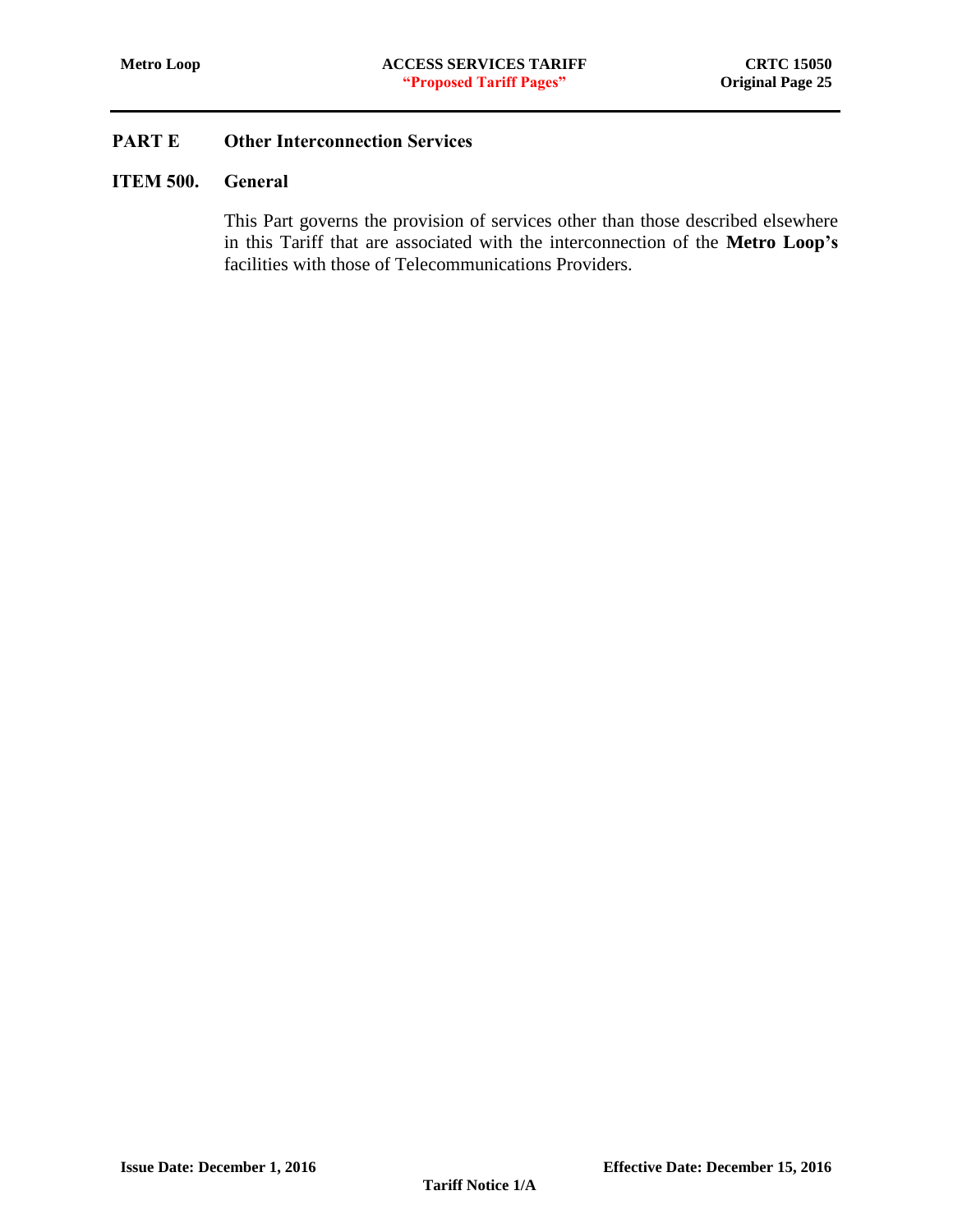# <span id="page-26-0"></span>ITEM 501. Call Routing – Location Routing Number (LRN) Absent

The interconnect services provided to telecommunications providers under this Part will be carried out by **Distributel Communications Limited** pursuant to **Distributel Communications Limited's** Tariffs.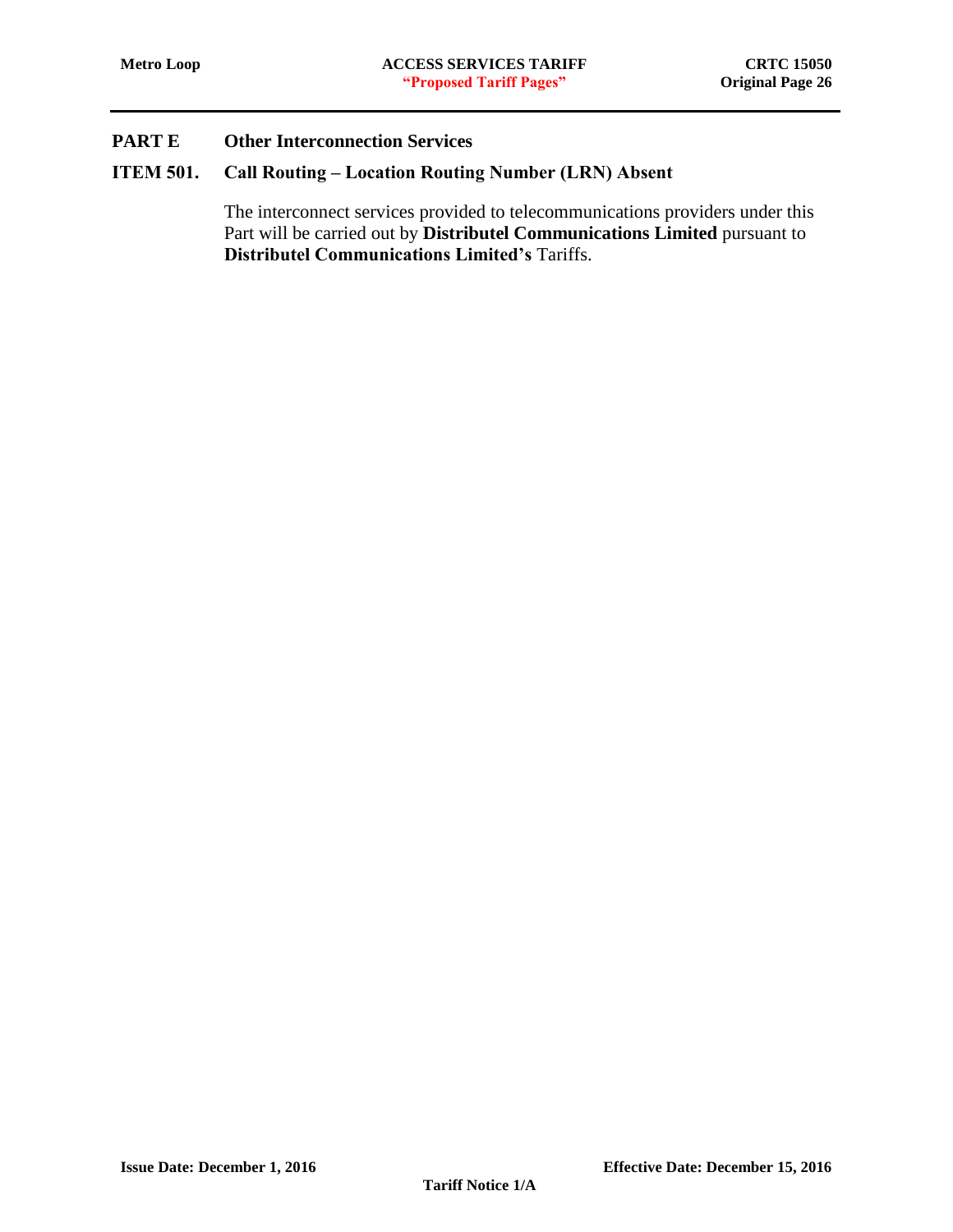# <span id="page-27-0"></span>ITEM 502. Port-Out Cancellation Charge

The interconnect services provided to telecommunications providers under this Part will be carried out by **Distributel Communications Limited** pursuant to **Distributel Communications Limited's** Tariffs.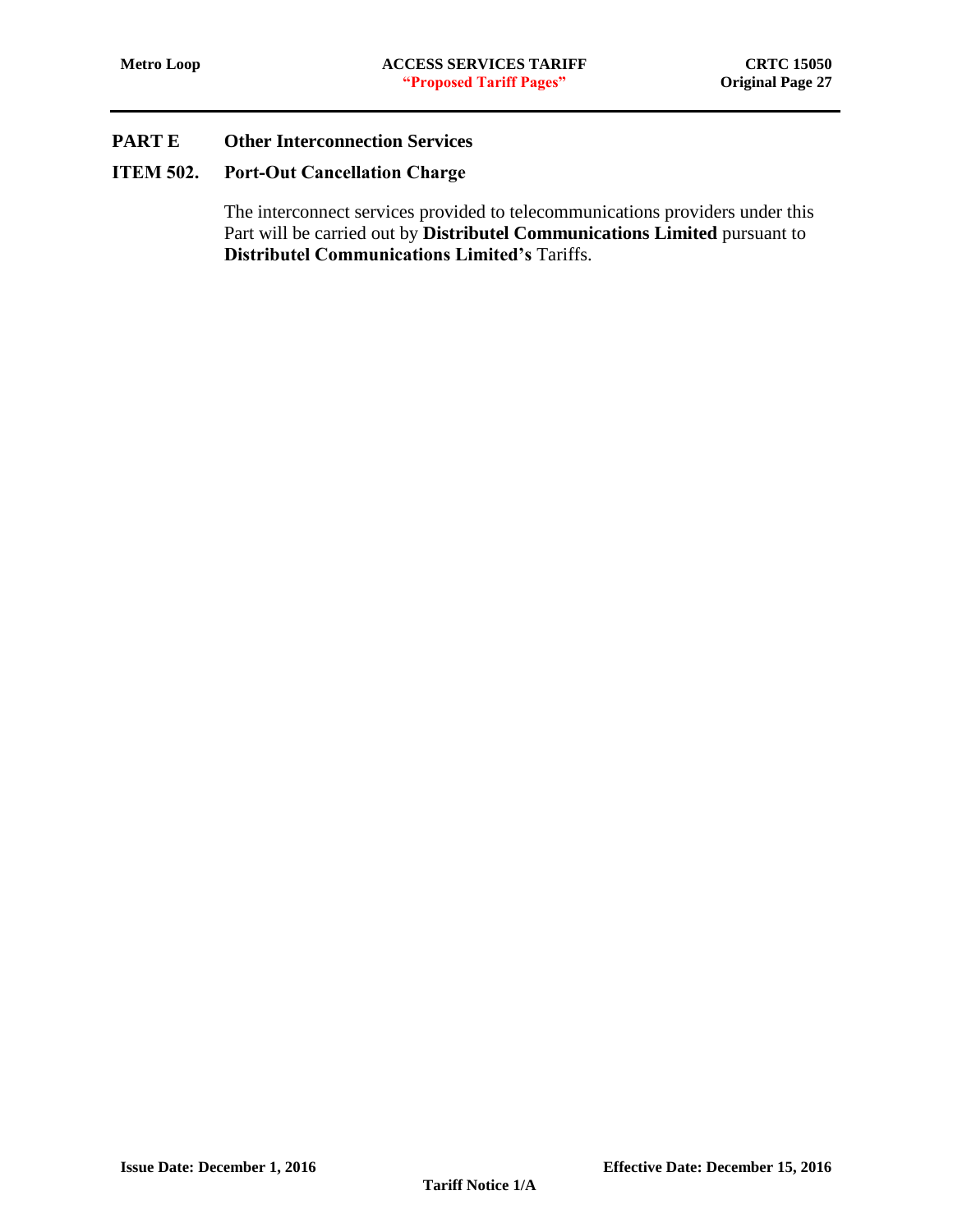### <span id="page-28-0"></span>ITEM 503. 9-1-1 Emergency Response Service (ERS)

#### **1. Definitions**

For the purpose of this tariff item, the following terms have the meanings as defined below:

**"9-1-1 database"** is the database operated by the 9-1-1 service provider that provides selective routing information based on ANI, ALI, and SAG information.

**"9-1-1 service provider"** is the ILEC that provides 9-1-1 emergency response service to the local authority pursuant to a tariff and/or agreement. The 9-1-1 service provider's tariff and/or agreement makes access to 9-1-1 emergency calling available to the ILEC's end-users located within the serving area.

**"ALI"** or **"automatic location identification"** is a database feature that displays to call answer centres and ERAs address/location data with respect to the telephone line from which the 9-1-1 call originates.

**"ANI"** or **"automatic number identification"** is a database feature that displays the telephone number from which the 9-1-1 call originates.

**"Call answer centre"** is the first point of reception for all 9-1-1 calls in its serving area. It is a communications facility that is open 24 hours a day, 365 days a year, and is responsible for redirecting or transferring emergency calls to ERAs.

**"Call control"** is a set of features that allow the 9-1-1 operator to maintain control of the 9-1-1 call regardless of calling-party action.

**"CRTC"** or **"Commission"** is the Canadian Radio-television and Telecommunications Commission.

**"End-user"** is the ultimate purchaser of telecommunications services provided on a retail basis by a telecommunications service provider.

**"ERA"** or **"emergency response agency"** is the communication centre to which emergency calls are transferred from a call answer centre. ERAs normally refer to the fire, police, and ambulance agencies responsible for dispatching emergency personnel.

**"ESZ"** or **"emergency service zone"** is a defined area consisting of a specific combination of municipality, law enforcement, fire, emergency medical and call answer centre coverage areas.

**"Exchange service"** is any local telecommunications service offered by Metro Loop to its end-users.

**"Local authority"** is a municipality, provincial government, or any other authority responsible for operating the call answer centre.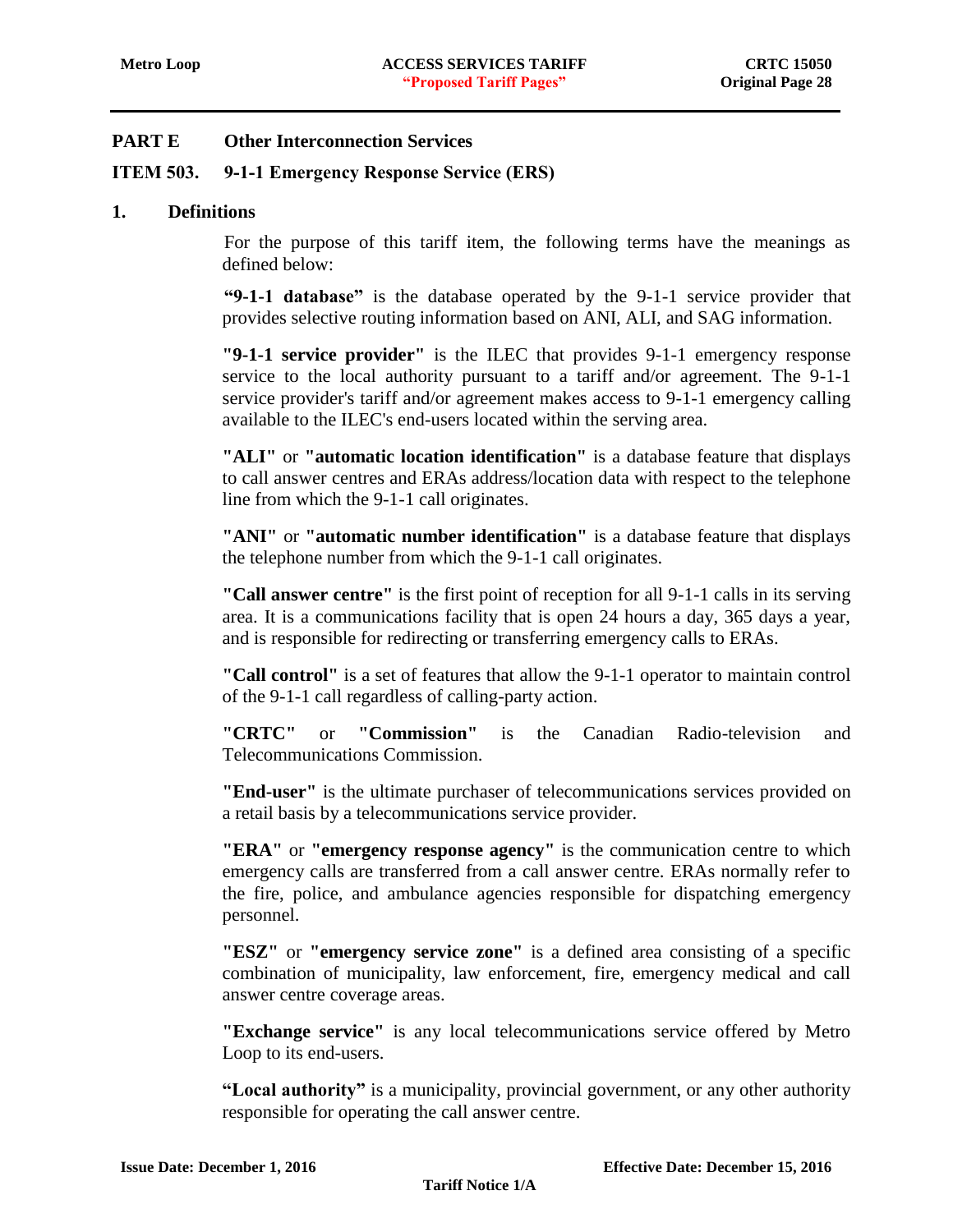### **ITEM 503. 9-1-1 Emergency Response Service (ERS) - continued**

### **1. Definitions - continued**

**"Local subscriber"** is **Metro Loop's** end-user located within the local authority's boundaries who subscribes to any of **Metro Loop's** exchange services.

"**Public safety answering point"** or **"PSAP**": see "Call answer centre."

**"SAG"** or **"street address guide"** means the databases that contain street names, address ranges, routing codes (if provided), and other data required to verify street address information which is entered into the 9-1-1 database and which is used for selective routing and transfer.

**"Serving area"** is the area from which 9-1-1 calls will be directed to a particular call answer centre as determined by the local authority.

#### **2. Service Description**

- 1. 9-1-1 emergency response service (9-1-1 ERS) is provided under the terms of this tariff, with the cooperation of the 9-1-1 service provider and the local authority, to **Metro Loop's** end-users who are connected to **Metro Loop's** network by any of **Metro Loop's** exchange services. The provision of this service is subject to the availability of suitable facilities. This service provides for the transport of 9-1-1 dialled calls to call answer centres.
- 2. The service provides **Metro Loop's** end-users with 9-1-1 three-digit-dial access to call answer centres serving their communities. **Metro Loop** provides its endusers with access to the 9-1-1 code from each of its central offices to provide the service coverage specified by the local authority. Call answer and emergency response services are not provided by **Metro Loop** as part of its 9- 1-1 ERS.
- 3. The 9-1-1 call is delivered by the 9-1-1 service provider to a call answer centre operated by the local authority. The attendant at the call answer centre determines the nature of the emergency and forwards the call to the appropriate ERA. The answering attendants at the call answer centres and ERAs are supported by the following special features provided by the 9-1-1 service provider in accordance with its tariffs and agreements:
	- 1. Selective routing and transfer: The 9-1-1 service provider maintains a central database in its network that will automatically route the 9-1-1 call to a pre-assigned call answer centre based upon the ANI and/or ALI of the telephone line from which the 9-1-1 call originates.
	- 2. ALI: The 9-1-1 service provider maintains an ALI database.
	- 3. Integrity Check: This allows the call answer centre to verify that the 9-1-1 access lines to its bureaus are in working order.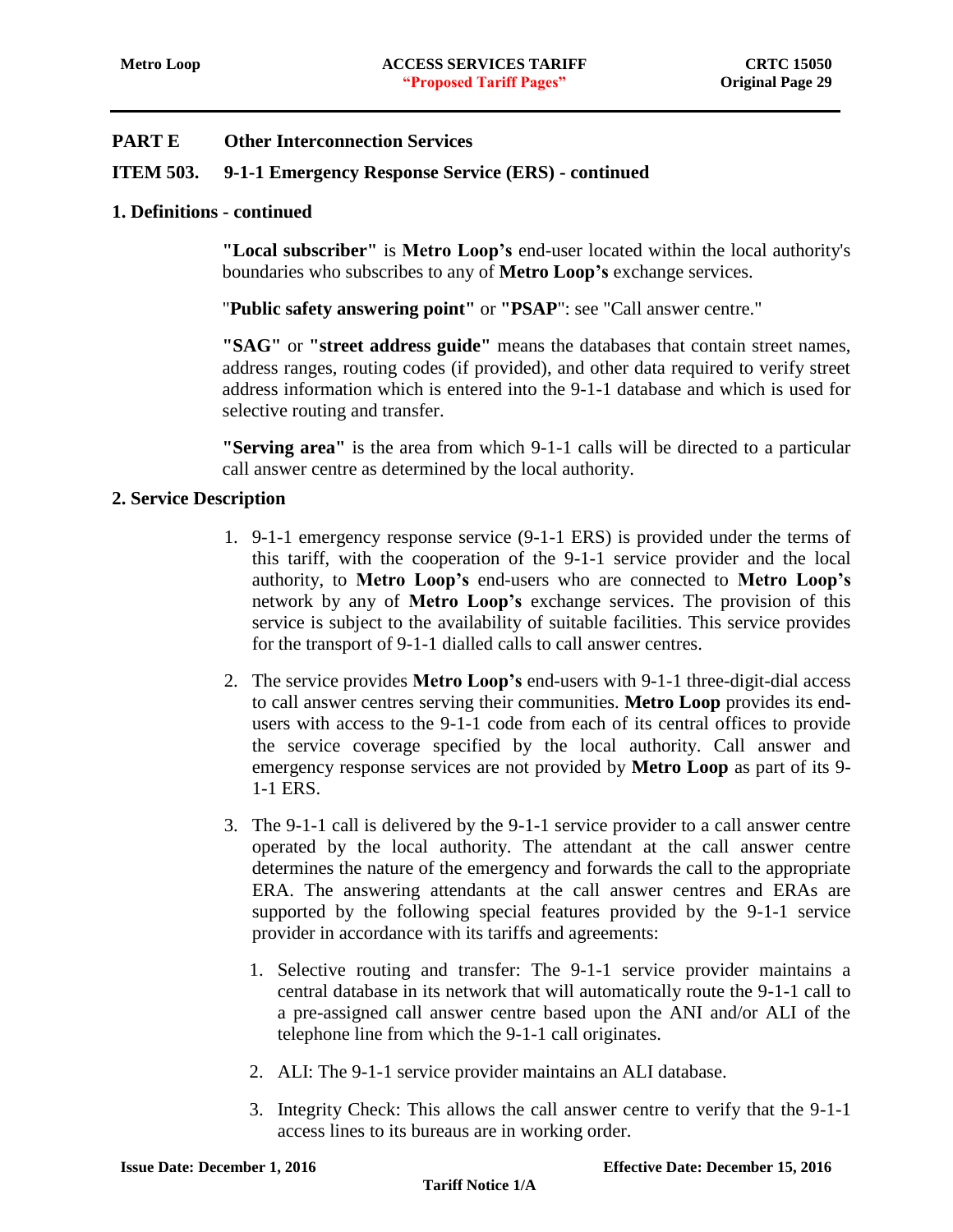### **ITEM 503. 9-1-1 Emergency Response Service (ERS) - continued**

#### **2. Service Description - continued**

The operation of the selective routing and transfer and ALI features is dependent upon the accuracy of **Metro Loop's** records and information received from the local authority and others, such as new street information and boundary changes.

#### **3. Object**

1. In accordance with the terms and conditions of **Metro Loop's** Tariff, **Metro Loop** shall fulfill its obligations under this tariff to make 9-1-1 ERS available to its end-users and shall be bound by the provisions of the tariff, unless a written agreement for the provision of 9-1-1 ERS is executed by **Metro Loop** and the local authority.

### **4. Conditions of Service**

- 1. As conditions of providing 9-1-1 ERS, **Metro Loop** shall
	- 1. Make 9-1-1 ERS accessible to all local subscribers in the serving area;
	- 2. Provide 9-1-1 ERS through the network of the 9-1-1 service provider;
	- 3. Provide ANI and/or ALI data, routing data, and other necessary data to the 9-1-1 service provider which, in turn, shall provide such data to the call answer centre and ERAs as deemed appropriate by **Metro Loop**, the local authority, and the 9-1-1 service provider;
	- 4. Maintain and update the SAG upon receipt of information provided and validated by the local authority regarding geographic data, including street names, addresses, and the borders of the serving areas and ESZs;
	- 5. Provide to the local authority at its designated call answer centre, in writing and in advance of offering local exchange services
		- 1. A telephone number that is accessible 24 hours a day, 7 days a week, for the purpose of reporting trouble with the 9-1-1 emergency calling system, and
		- 2. A facsimile number and/or alternative address, such as an e-mail address, to deal with problems with local subscribers' information and the SAG, and to update such information as requested; and
	- 6. Be responsible for any other requirements that are not specifically identified in the tariff and are related to matters of the kind listed in Item 503.4.1.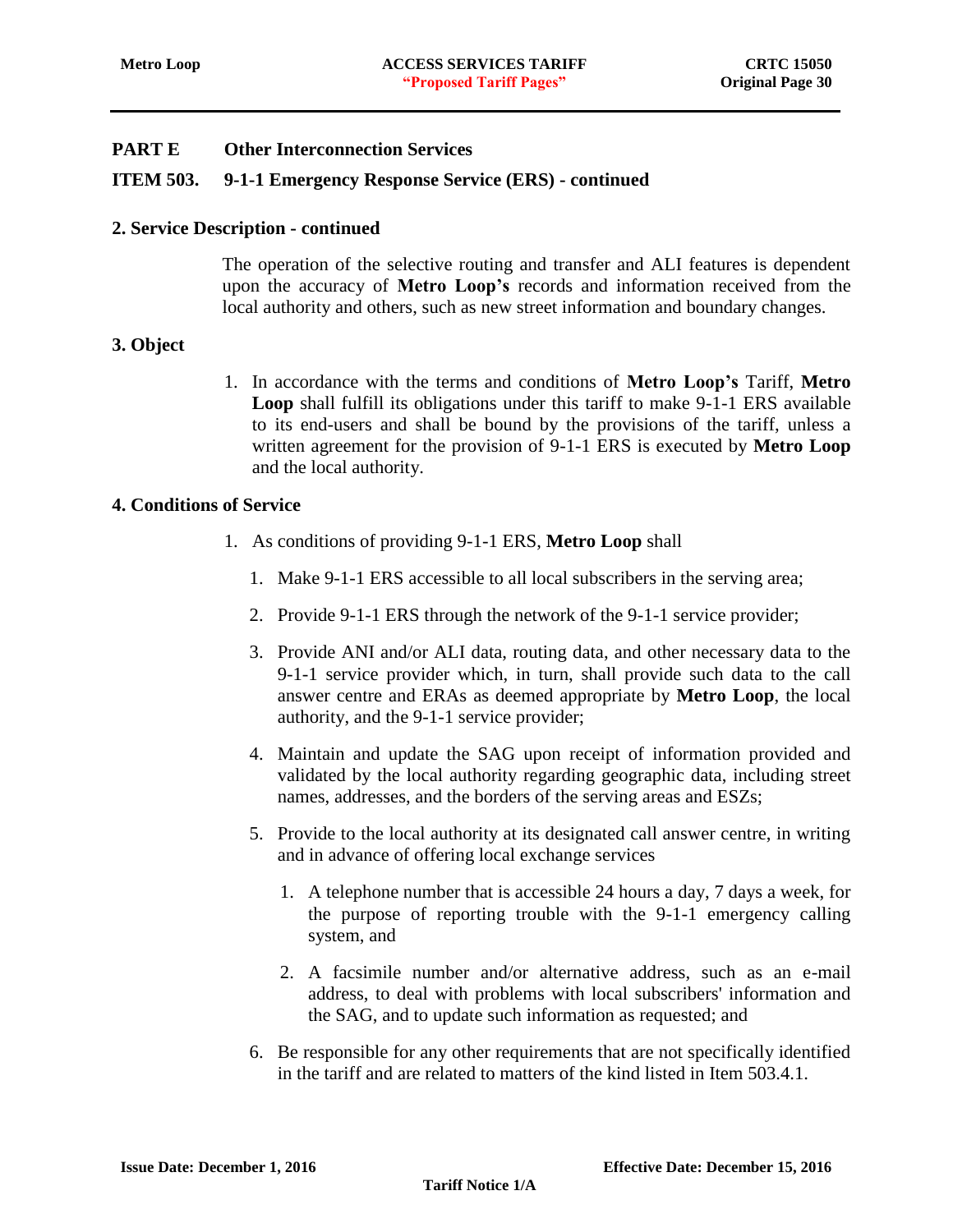### **ITEM 503. 9-1-1 Emergency Response Service (ERS) - continued**

#### **5. Characteristics of Service**

- 1. 9-1-1 ERS permits the use of features including, but without being limited to, ANI and/or ALI, selective routing and transfer, and call control features. The availability and reliability of these features depend on the following:
	- 1. The terminal systems and the operating mode selected for the call answer centre and ERAs;
	- 2. The type of exchange service and the equipment and/or telephone systems from which 9-1-1 calls originate;
	- 3. The accuracy of the data, which itself is dependent upon the information provided by various sources (**Metro Loop**, the local authority, the 9-1-1 service provider, other telecommunications carriers, **Metro Loop's** endusers, etc.); and
	- 4. The characteristics and reliability of the 9-1-1 service provided by the 9-1-1 service provider, to the extent that **Metro Loop's** participation in the provision of 9-1-1 ERS is dependent upon the 9-1-1 service provided by the 9-1-1 service provider.

### **6. Confidentiality**

- 1. Any information provided by **Metro Loop** to the local authority, its employees, servants, agents, and/or co-contractors pertaining to the design, development, implementation, operation, and maintenance of 9-1-1 ERS is confidential and shall be provided only to those persons who need to know the information for the purposes of providing 9-1-1 ERS.
- 2. **Metro Loop** provides to the 9-1-1 service provider, for the operation of 9-1-1 ERS, the name, telephone number, class of service, and service location shown on **Metro Loop's** ANI and ALI records as the address for **Metro Loop** exchange services. **Metro Loop** provides this information for all of its endusers. The 9-1-1 service provider in turn provides this information, and when required, the class of service, to the local authority when a 9-1-1 call is placed by one of **Metro Loop's** end-users. The class of service and the service location, if it differs from the listed address, are provided on a confidential basis to the 9-1-1 service provider and, in turn, to the local authority for the sole purpose of responding to 9-1-1 emergency calls.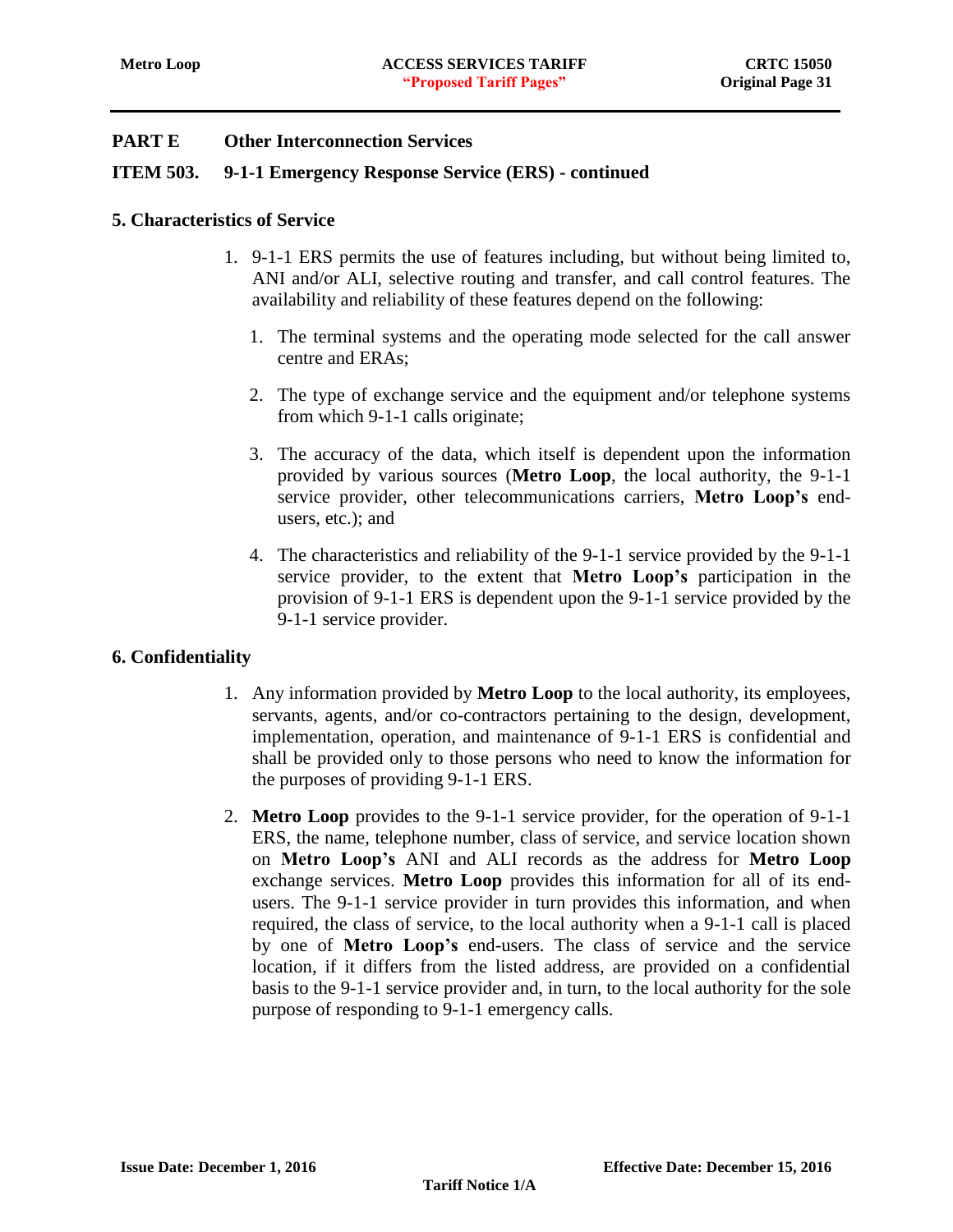### **ITEM 503. 9-1-1 Emergency Response Service (ERS) - continued**

#### **6. Confidentiality - continued**

- 3. The information consisting of names, addresses, and telephone numbers of **Metro Loop's** end-users whose listings are not published in directories or listed in directory assistance records is confidential. The party calling 9-1-1 waives the right to privacy under any of **Metro Loop's** tariffs or agreements to the extent that the name, location, and telephone number associated with the originating telephone are furnished to the local authority operating a call answer centre.
- 4. **Metro Loop** shall abide by all applicable legislation in effect with respect to the protection of privacy.

#### **7. Quality of 9-1-1 ERS**

- 1. **Metro Loop** shall install and operate 9-1-1 ERS in a manner that meets quality standards generally accepted in North America for such services. The following are examples of the content of quality standards generally accepted in North America:
	- 1. Average of 0.1% blocking within the network;
	- 2. Diverse telephone networking capabilities;
	- 3. Updated ANI and/or ALI records in the 9-1-1 service provider's database; and
	- 4. Special call control features, such as bureau hold, emergency ringback, calling party disconnect signal, and forced disconnect.
- 2. **Metro Loop** agrees to restore service as quickly as possible on a priority basis should there be any interruption, delay, mistake, or defect in its transmission or in its network facilities.

#### **8. Implementation**

1. The implementation of 9-1-1 ERS within the serving area shall be carried out pursuant to an implementation schedule to be mutually agreed on by **Metro Loop**, the local authority, and the 9-1-1 service provider (the Parties). The implementation schedule may be changed by agreement of the Parties.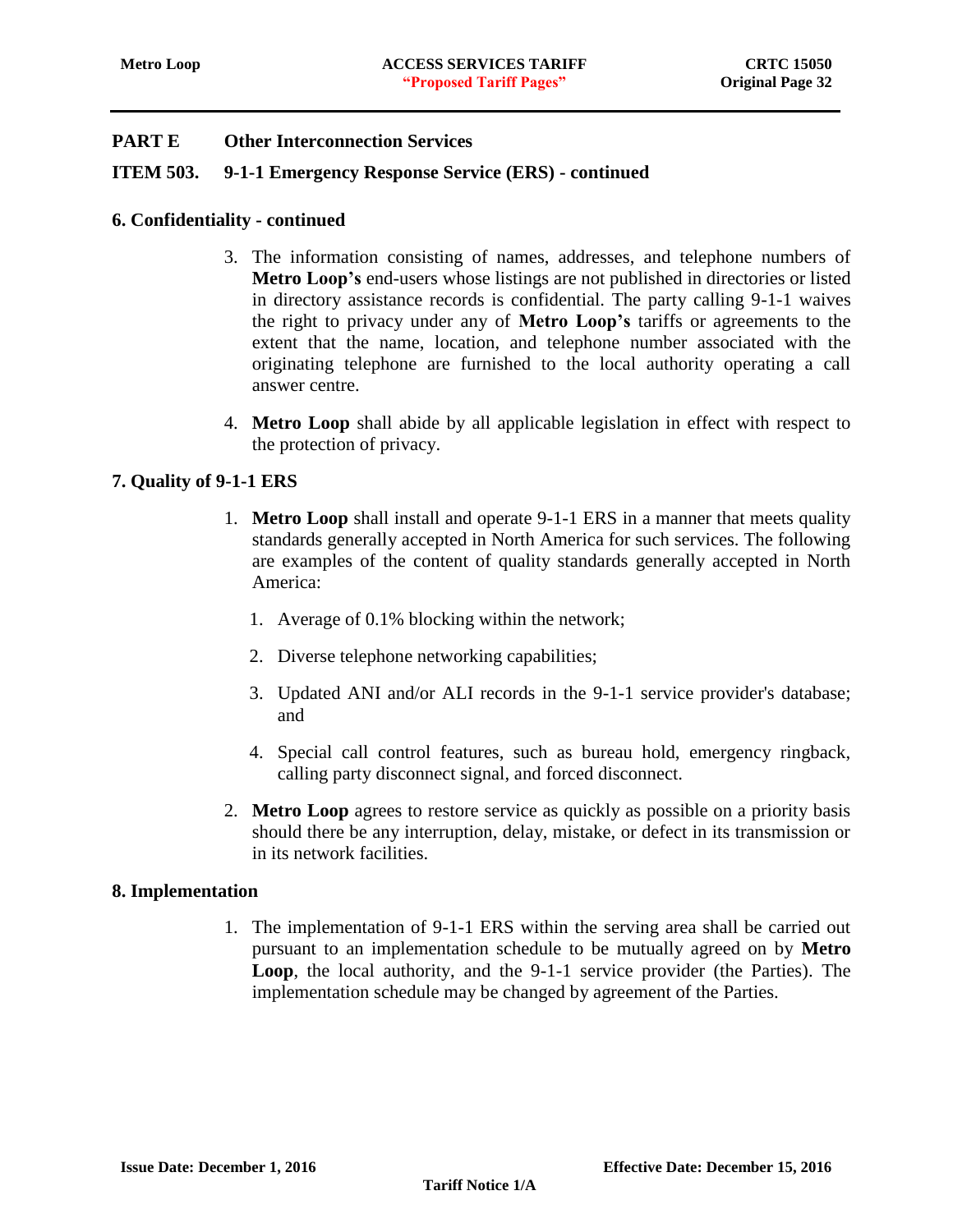### **ITEM 503. 9-1-1 Emergency Response Service (ERS) - continued**

### **9. Limitation of Liability**

- 1. **Metro Loop's** liability for the performance of its obligations pursuant to this tariff shall be subject to and governed by Item 102.10 of this tariff.
- 2. **Metro Loop** shall, during the term of this tariff, maintain sufficient insurance to cover its obligations under this tariff and shall provide evidence of same to the local authority, or, if **Metro Loop** is self-insured, provide satisfactory evidence to the local authority that **Metro Loop** is and will be, at all relevant times, in a position to successfully meet its monetary obligations stemming from liability under this tariff.

#### **10. Force Majeure**

- 1. **Metro Loop** shall not be held responsible for any damages or delays as a result of war, invasion, insurrection, demonstrations, or as a result of decisions by civilian or military authorities, fire, floods, strikes, and, generally, as a result of any event that is beyond **Metro Loop's** reasonable control.
- 2. The local authority may designate a back-up call answer centre to which 9-1-1 calls will be directed if the primary call answer centre is unable to accept the calls for any reason.
- 3. **Metro Loop** shall, in the event of a disaster or force majeure, co-operate and make all reasonable efforts to provide temporary replacement service until permanent service is completely restored.
- 4. The costs required to provide temporary replacement service shall be borne by **Metro Loop** in accordance with **Metro Loop's** obligations as indicated in Item 503.4 of this tariff.

### **11. 9-1-1 Municipal Charges**

- 1. Upon request from the local authority, **Metro Loop** will provide a billing and collection arrangement for local authorities participating in 9-1-1 ERS (billing and collection service) so that, subject to Item 503.11.6, it collects 9-1-1 municipal charges on behalf of the local authority monthly from its end-users for each of its exchange services.
- 2. **Metro Loop** provides 9-1-1 municipal charges billing and collection service on the basis that **Metro Loop** is given the local authority's accounts receivable for the 9-1-1 municipal charges for an amount equivalent to their full value, less a discount on the billed charges and less those charges that **Metro Loop's** endusers have specifically and expressly refused to pay.